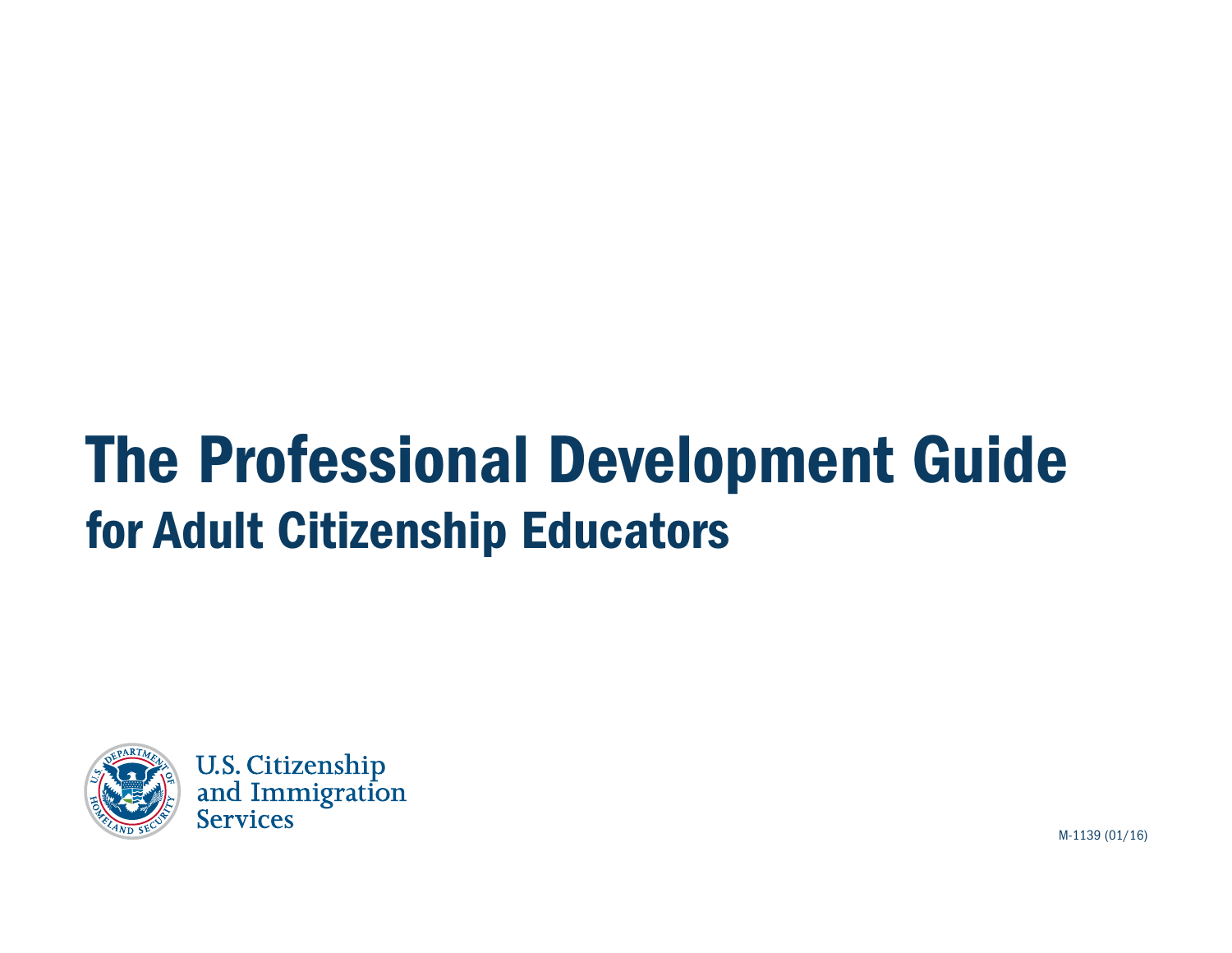# Table of Contents

| Teacher Competencies  4 |
|-------------------------|
|                         |
|                         |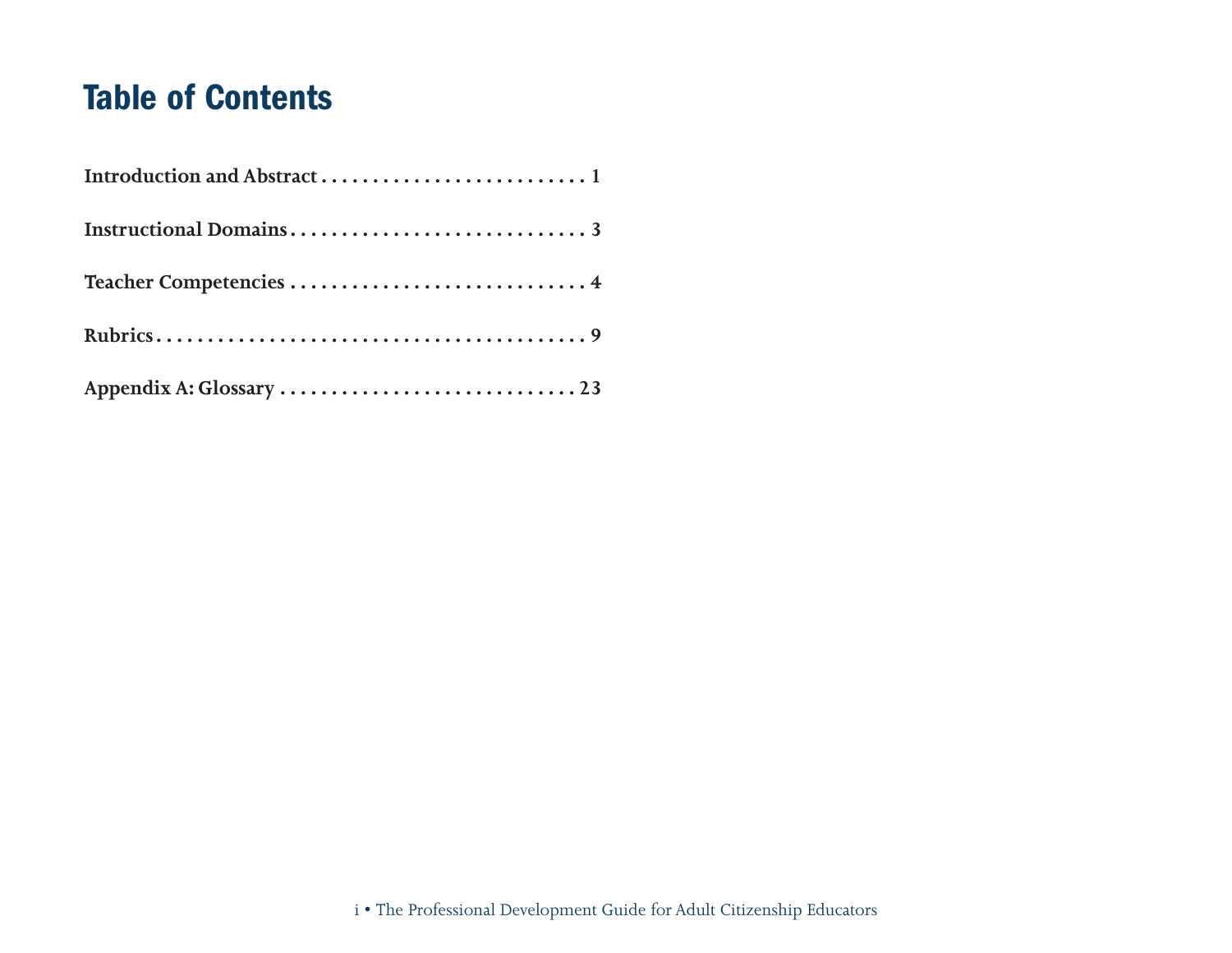# <span id="page-2-0"></span>Introduction

The Office of Citizenship in U.S. Citizenship and Immigration Services (USCIS) created this guide to help adult citizenship education program administrators and teachers to identify instructional domains and establish a system of professional development for adult citizenship educators.

This guide is organized around five instructional domains with correlated competencies and rubrics. These domains and competencies incorporate aspects of instruction that are both broadly applicable to a variety of settings, as well as those that are unique to the adult citizenship education learning environment. Administrators and educators use this guide to identify areas of strength and areas for growth, and they can use the rubrics to create a systematic plan for professional development.

#### Instructional Domains

Instructional domains are the broad elements of teaching that are necessary for a successful class, and each domain includes a set of teacher competencies that are specific to an adult citizenship education learning environment. The five instructional domains are: Content Knowledge, Instructional Design and Lesson Planning, Instructional Delivery, Assessment, and the Learning Environment. These domains outline foundational knowledge and instructional skills that teachers should possess in order to guide students as they prepare for the naturalization interview and the test.

#### Teacher Competencies

Where instructional domains are broad, the teacher competencies attached to each domain describe the knowledge and skills that are relevant to teaching in an adult citizenship education learning environment. For example, the *Instructional Design and Lesson Planning* 

domain relates to developing courses and lesson planning. It has seven competencies: *Instructional Resources, Learning Objectives, Content Standards*  Alignment, Differentiated Instructional Design, Thematic Instructional Design, and *Technology.* The instructional knowledge and skills developed by gaining competency in each of these seven competencies would indicate a high level of competency in the *Instructional Design and Lesson Planning*  domain.

#### Professional Development Rubrics

This guide also includes rubrics for every competency. The rubrics are divided into three levels, with Level 1 being the lowest level of competency and Level 3 being the highest. Each level includes a description that outlines the strengths of a teacher at that level and possible areas for growth. Therefore, a teacher who is identified at Level 1 for a particular competency can look at the corresponding rubric to find out what qualities a teacher at Level 2 would exhibit for that competency. Teachers and administrators can then work together to develop strategies for professional growth (such as attending workshops or working with other teachers or staff whose strengths complement a teacher's needs).

Please note that the competencies and rubrics may not be sufficient to address the varied circumstances of every teacher in every program. For example, the *Instructional Delivery* domain includes a competency that addresses technology. A teacher working in a program with limited access to technological resources cannot be expected to incorporate technology into instruction to the same degree as a teacher with access to state-of-the-art technological resources.

Furthermore, each teacher brings unique talents and experiences to the classroom and as a result, may be identified at Level 3 in some competencies, Level 2 in some, and Level 1 in others. With this in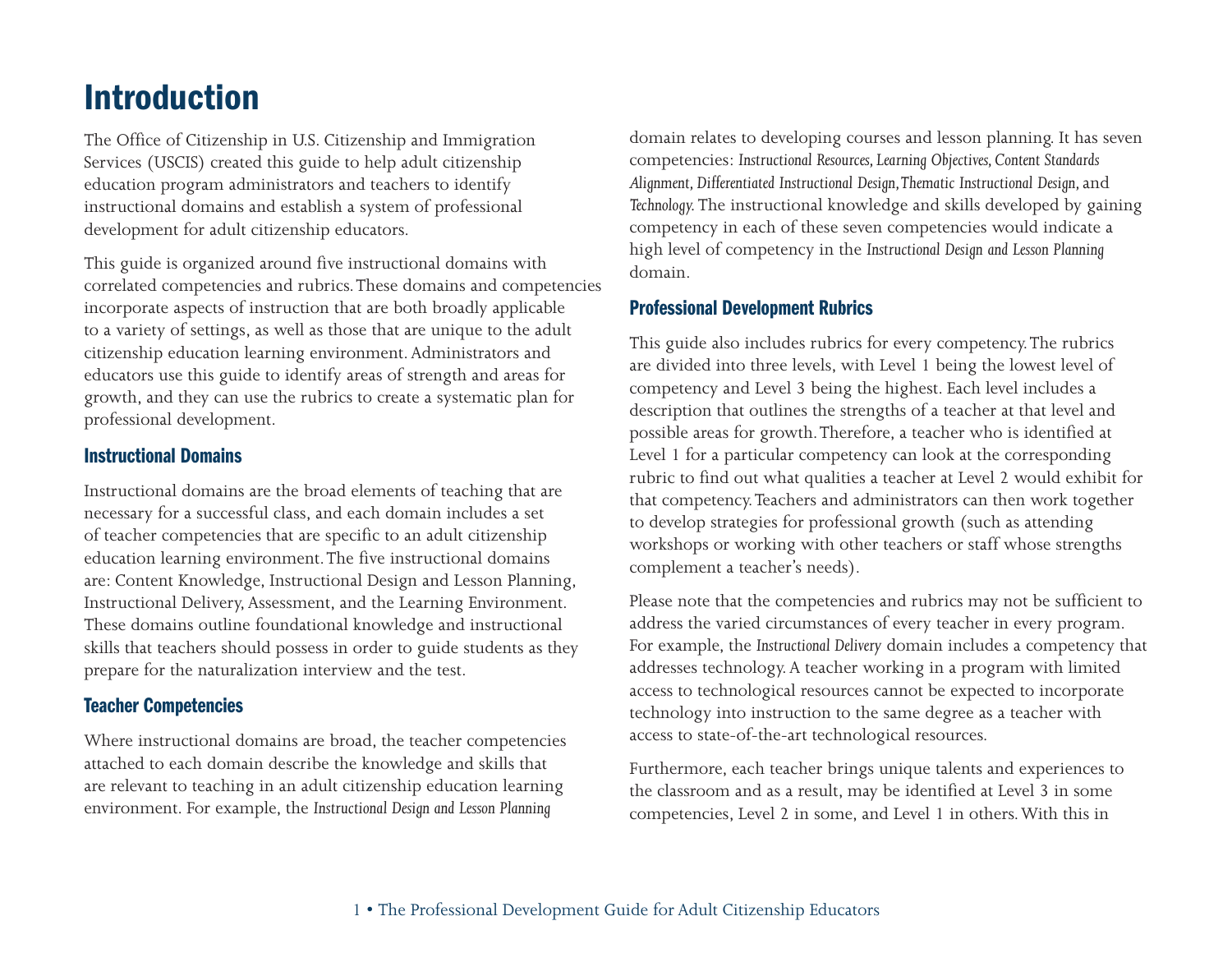mind, do not view these teacher competencies as an assessment tool for holding teachers accountable. Instead, they are professional development tools for helping teachers and administrators identify strengths and areas for growth, both for individual teachers and across the program as a whole. Teachers can also use the competencies as a tool for self-assessment.

At the most comprehensive level, teachers can use these competencies together with the *Adult Citizenship Education Content Standards and Foundation* 

*Skills,* published by the Office of Citizenship in the fall of 2014, to promote the delivery of consistent instructional content and practices throughout a program. Visit **[www.uscis.gov/citizenship](http://www.uscis.gov/citizenship)** to view these standards and other citizenship resources, including information about the naturalization process and test.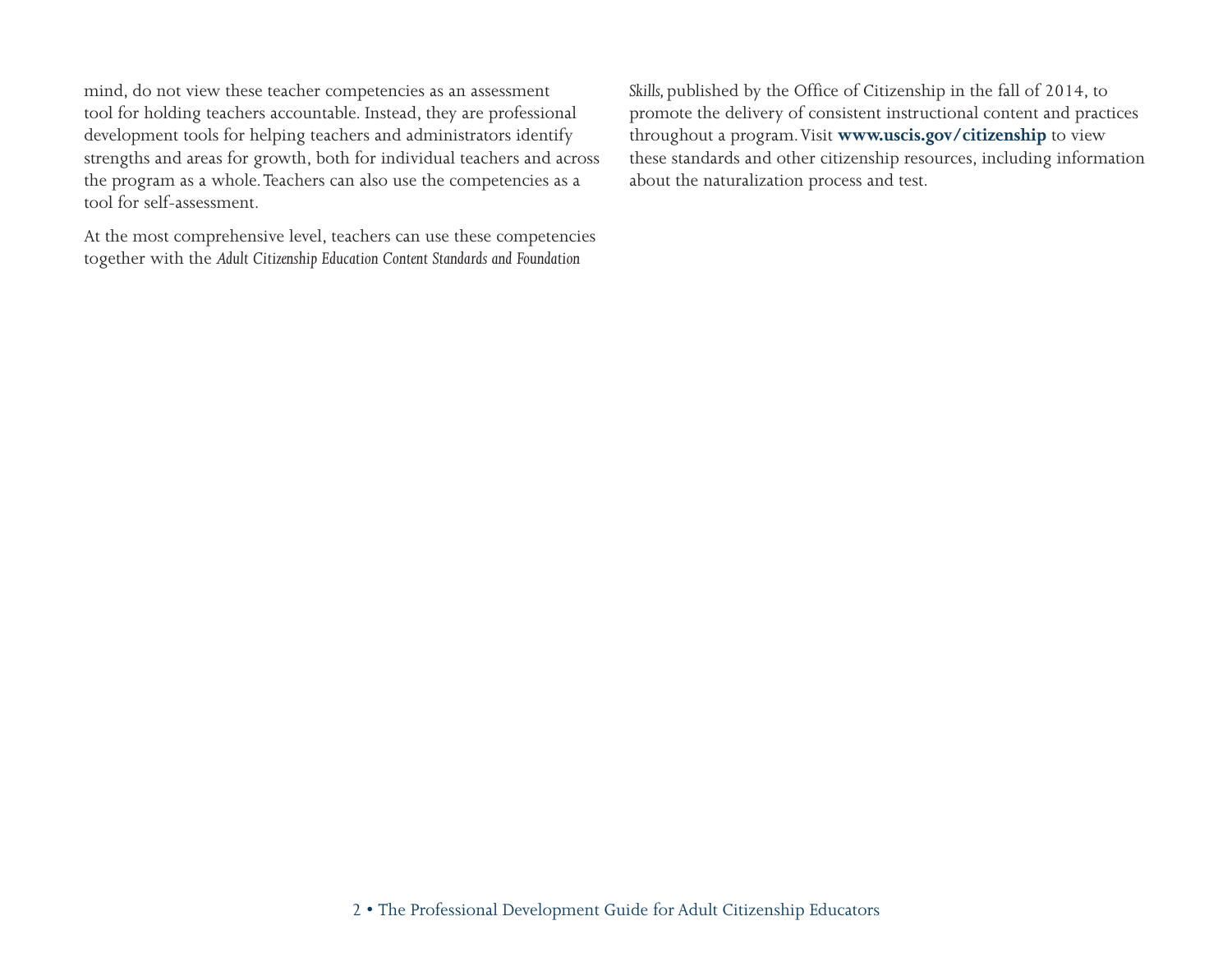# <span id="page-4-0"></span>Instructional Domains

#### Domain 1, *Content Knowledge:*

The teacher possesses the necessary knowledge of the content to prepare students for the naturalization process and test and to teach about the rights and responsibilities of U.S. citizenship.

#### Domain 2, *Instructional Design and Lesson Planning:*

The teacher identifies resources and plans lessons that connect the course content with the students' prior knowledge and ESL skill levels.

#### Domain 3, *Instructional Delivery:*

The teacher uses a variety of instructional strategies to engage adult students with the course content and ESL.

#### Domain 4, *Assessment:*

The teacher uses assessments to monitor and measure student learning and inform instruction.

#### Domain 5, *Learning Environment:*

The teacher creates a safe and respectful environment that promotes adult student learning.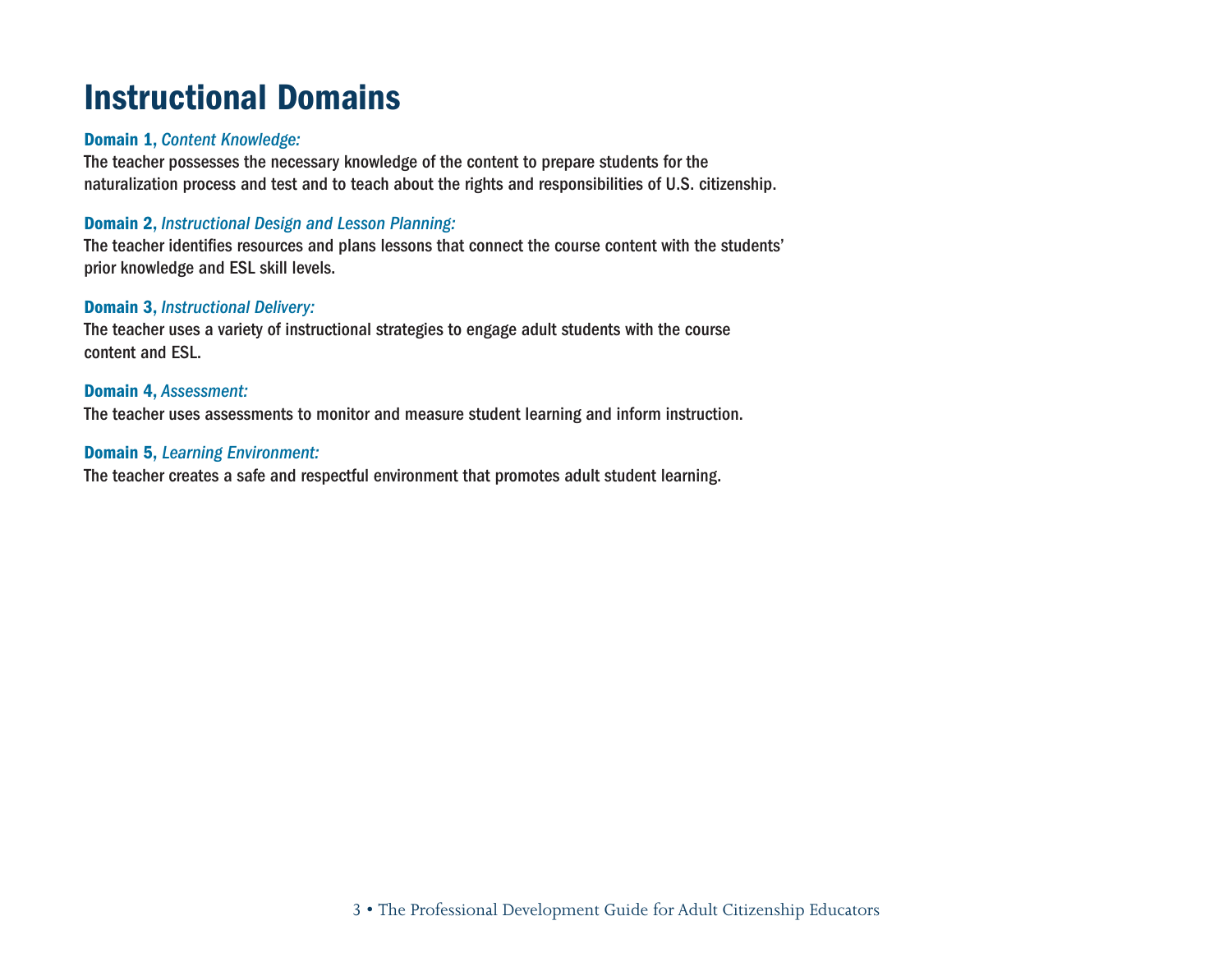### <span id="page-5-0"></span>Teacher Competencies

#### Domain 1, *Content Knowledge:*

#### The teacher possesses the necessary knowledge of the content to prepare students for the naturalization process and test and to teach about the rights and responsibilities of U.S. citizenship.

Content knowledge is the backbone of teaching. Simply put, teachers cannot teach what they do not know. The content that pertains to 1a and 1b includes the knowledge and skills that students must know to complete the naturalization process and the citizenship exam. For a more specific description of this content, please see the *Adult Citizenship* 

*Education Content Standards and Foundation Skills* on our website (**<http://www.uscis.gov/citizenship>**)*.* The content that relates to 1c includes understanding how language is acquired and how English language acquisition corresponds to the naturalization process.

The teacher competencies for *Content Knowledge* are:

- • 1a: *Naturalization and Interview Process*: The teacher possesses the necessary knowledge of the naturalization process to prepare students to complete the N-400 and the interview and to take the *Oath of Allegiance*.
- • 1b: *Citizenship Content*: The teacher possesses the necessary knowledge of citizenship content to prepare students for the civics, reading, and writing exams.
- • 1c: *Adult English as a Second Language (ESL) Learning Theory*: The teacher possesses the necessary knowledge of adult ESL learning theory to prepare students to complete the N-400, the interview, and the reading and writing exams, and to take the *Oath of Allegiance*.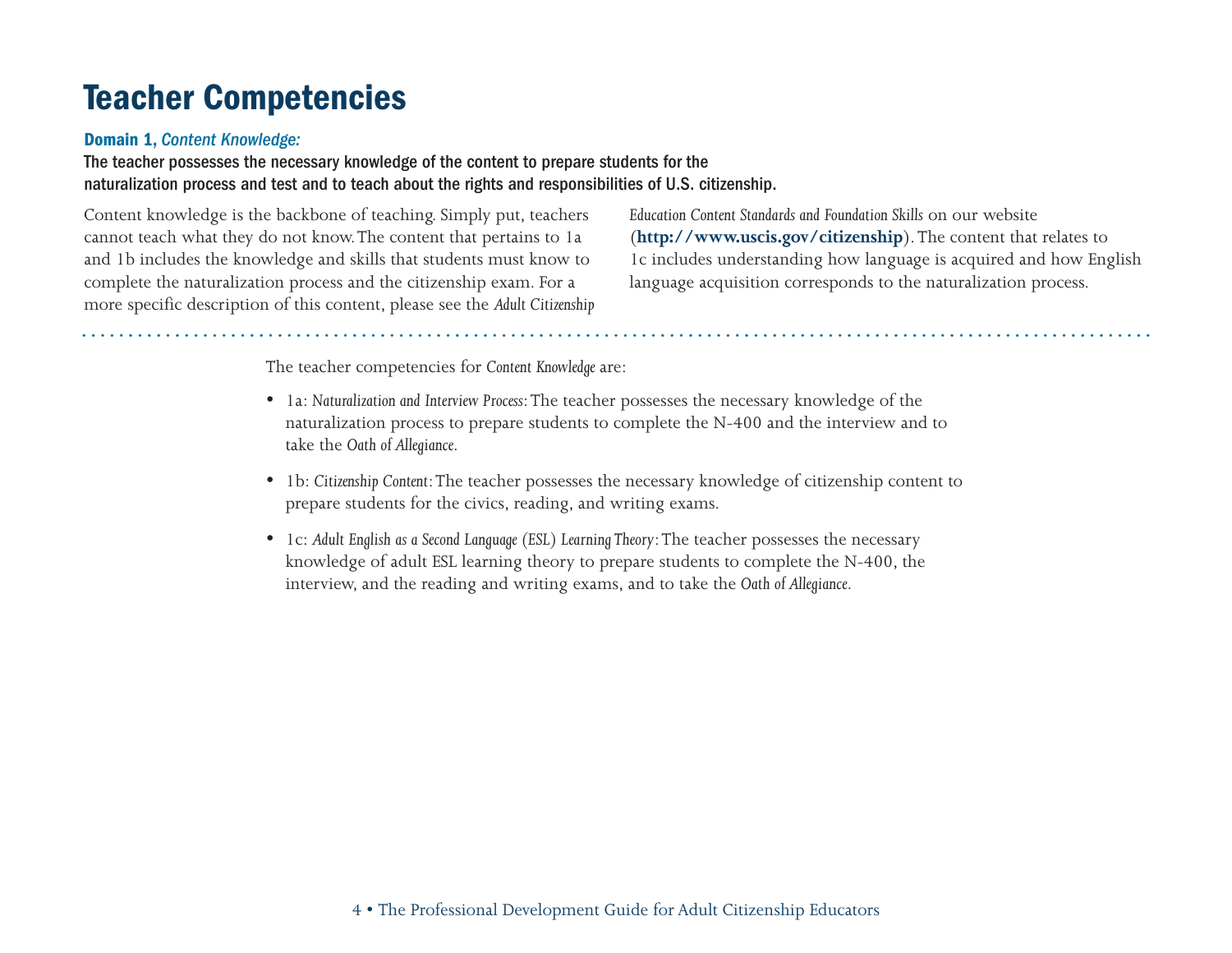#### Domain 2, *Instructional Design and Lesson Planning:*

The teacher identifies resources and plans lessons that connect the course content with the students' prior knowledge and ESL skill levels.

Instructional design and lesson planning are behind-the-scenes components of teaching that directly reflect in the instructional delivery. It is a vital process for teachers because it allows them to examine the course content and define learning objectives in relationship to the broader curriculum. It also allows teachers to answer fundamental questions about how and why they choose resources and instructional strategies. Lastly, it gives teachers the opportunity to reflect on the specific needs of their students and adapt and accommodate their instructional resources and strategies accordingly.

The teacher competencies for *Instructional Design and Lesson Planning* are:

- • 2a: *Instructional Resources*: The teacher identifies and uses instructional resources (including course texts, instructional materials, and resources) that are targeted and relevant to adult learners.
- • 2b: *Learning Objectives*: The teacher establishes clear and measurable learning objectives for the course and for each lesson.
- • 2c: *Content Standards Alignment*: The teacher aligns lesson plans, textbooks, and learning materials with the *Adult Citizenship Education Content Standards and Foundation Skills.*
- • *2*d: *Differentiated Instructional Design*: The teacher tailors lessons and instructional resources (including course texts, instructional materials, and resources) to meet the individual learning needs of adult students with diverse backgrounds and varying ESL skill levels.
- • 2e: *Thematic Instructional Design*: The teacher makes the content accessible by creating thematically organized lessons.
- • 2f: *Technology*: The teacher incorporates technology into lessons to make course content more engaging and accessible to adult students.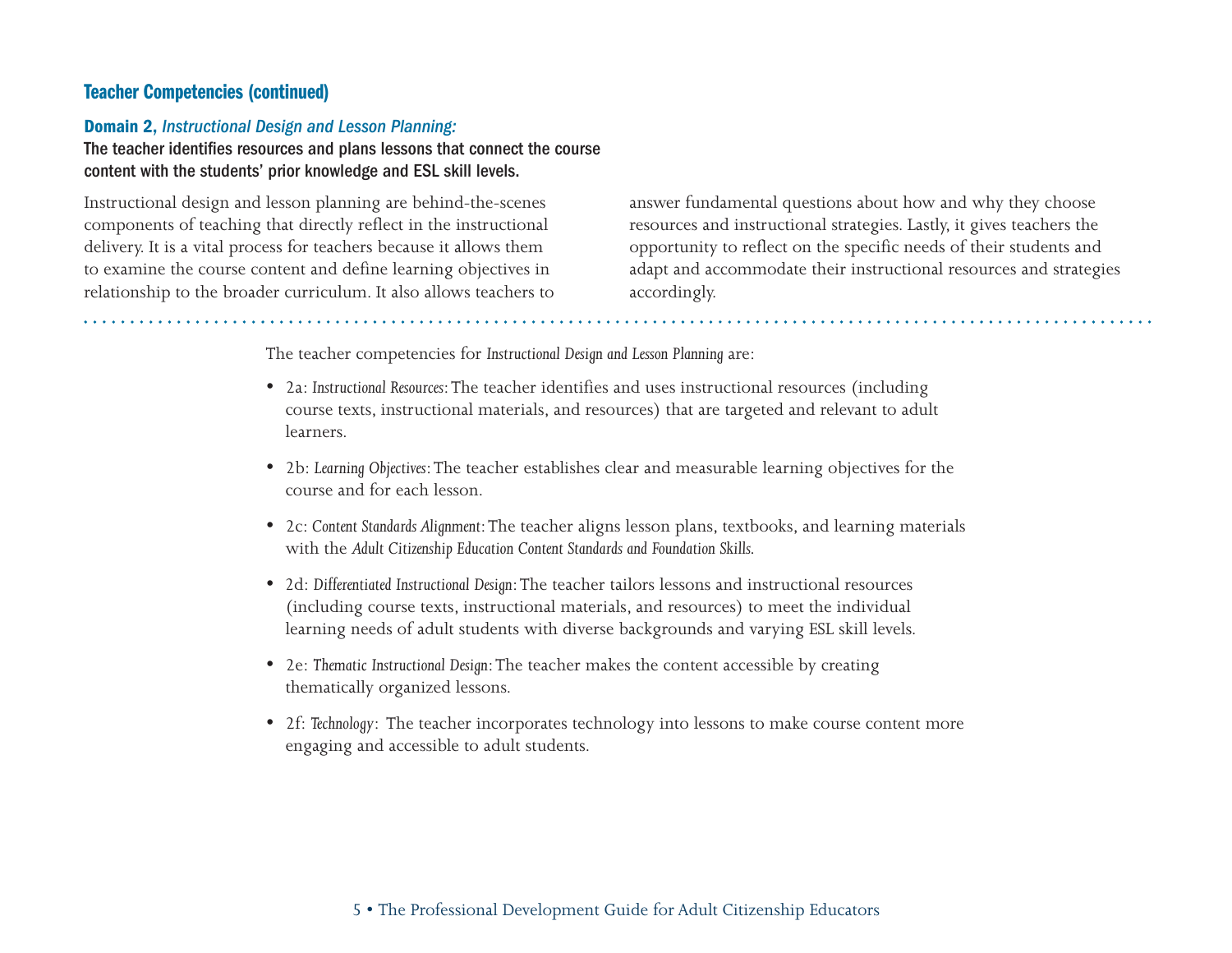#### Domain 3, *Instructional Delivery:*

#### The teacher uses a variety of instructional strategies to engage adult students with the course content and ESL.

Instructional delivery is the keystone of the teaching process. It involves using your instructional design to teach the course content, building relationships with students and maintaining a positive learning environment. In an adult citizenship education classroom, teachers engage with students with diverse cultural and linguistic backgrounds as well as varying learning needs.

Therefore, teachers should tailor instruction to the individual needs and experiences of students (this is sometimes called *differentiated instruction*) and apply effective ESL instructional strategies as they prepare their students for the naturalization process and the civics content exam.

The teacher competencies for *Instructional Delivery* are:

- • 3a: *Instructional Strategies*: The teacher uses a variety of scaffolding, sheltering, and evidencebased instructional strategies to connect course content and ESL.
- • 3b: *Differentiated Instruction*: The teacher tailors instruction to accommodate the individual learning needs of adult students with diverse backgrounds and varying ESL skill levels.
- • 3c: *Prior Knowledge*: The teacher engages the students' prior knowledge and experiences to develop their content knowledge and ESL skills.
- • 3d: *Communication*: The teacher clearly communicates instructions, directions, expectations, and learning objectives to adult students.
- • 3e: *Technology*: The teacher integrates and uses technology to help students learn and to make the course content more accessible and engaging.
- • 3f: *ESL instructional strategies*: The teacher uses a variety of ESL instructional strategies to promote English language acquisition.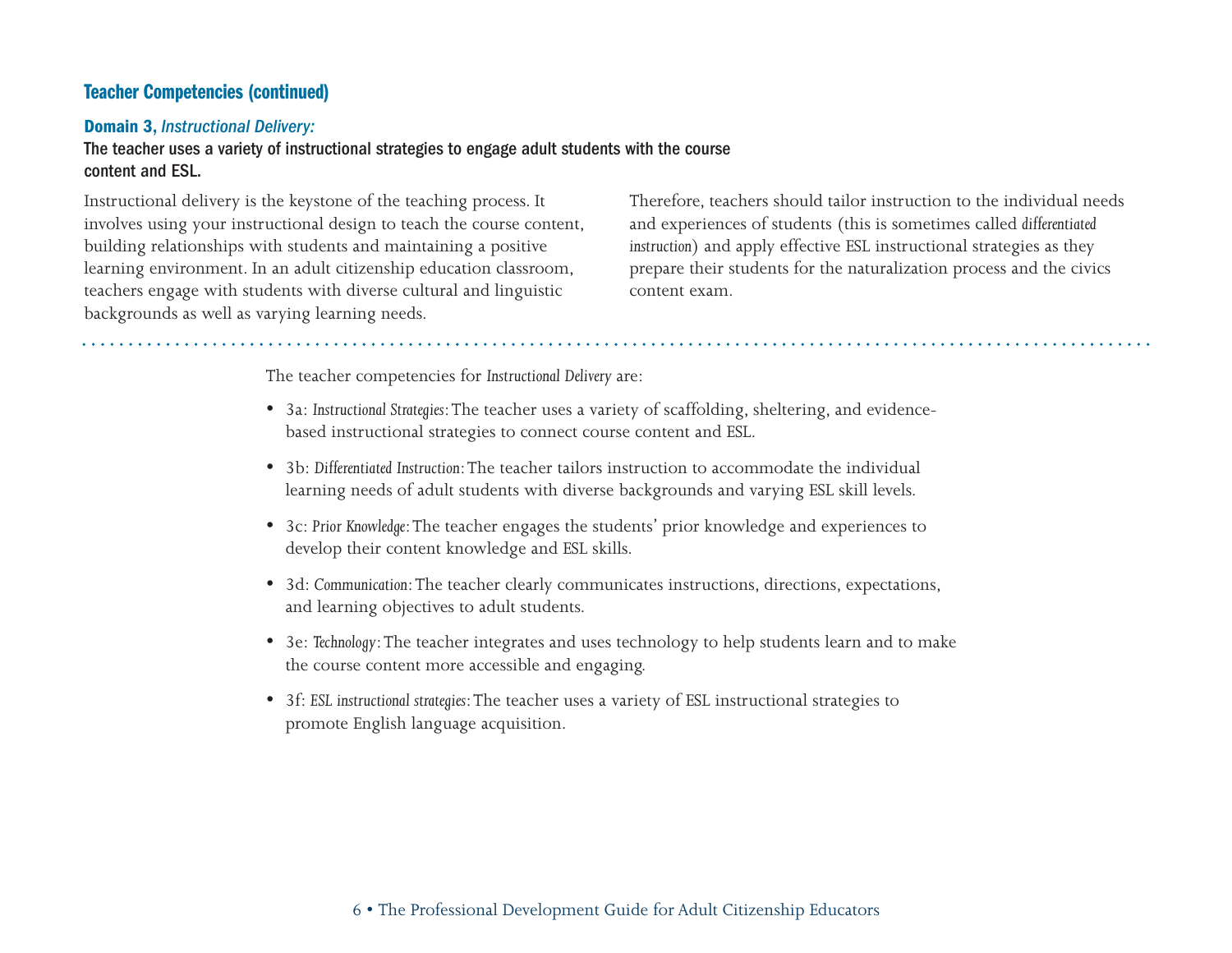#### Domain 4, *Assessment:*

#### The teacher uses assessments to monitor and measure student learning and inform instruction.

Assessments involve using a variety of tools to measure prior knowledge, teaching, and learning. Before enrolling students in an adult citizenship education course, teachers must determine their English language skill levels through nationally normed assessments. Teachers can then use the data from these assessments to refine and adapt instructional design and delivery, as well as formal and informal assessments. Formal assessments are measurements that are administered in a structured context and often rely on formats like

multiple-choice tests, essay, short-answer responses, or oral interviews. Informal assessments include all of the strategies that teachers use to evaluate student learning and the effectiveness of their instruction, such as homework or in-class projects. They may also involve the teacher assessing student responses during a class discussion. The key to assessment, whether formal or informal, is providing students with timely feedback so that they can process what they have learned and identify areas for growth.

The teacher competencies for *Assessment* are:

- • 4a: *Standardized Assessments:* The teacher interprets data from nationally normed, standardized ESL assessments to align students with the appropriate level course and/or materials.
- • 4b: *Formal Assessments:* The teacher uses a variety of formal assessments to measure student learning and content knowledge of adult students with diverse backgrounds and varying ESL skill levels.
- • 4c: *Informal Assessments:* The teacher uses a variety of informal assessments to measure student learning and content knowledge of adult students with diverse backgrounds and varying ESL skill levels.
- • 4d: *Differentiated Assessments:* The teacher tailors formal and informal assessments for measuring student learning and content knowledge to meet the needs of adult students with diverse backgrounds and varying ESL skill levels.
- • 4e: *Student Feedback:* The teacher uses assessments to provide timely and meaningful feedback to students.
- • 4f: *Using Data:* The teacher uses data from assessments to establish learning objectives and modify instruction.

#### 7 • The Professional Development Guide for Adult Citizenship Educators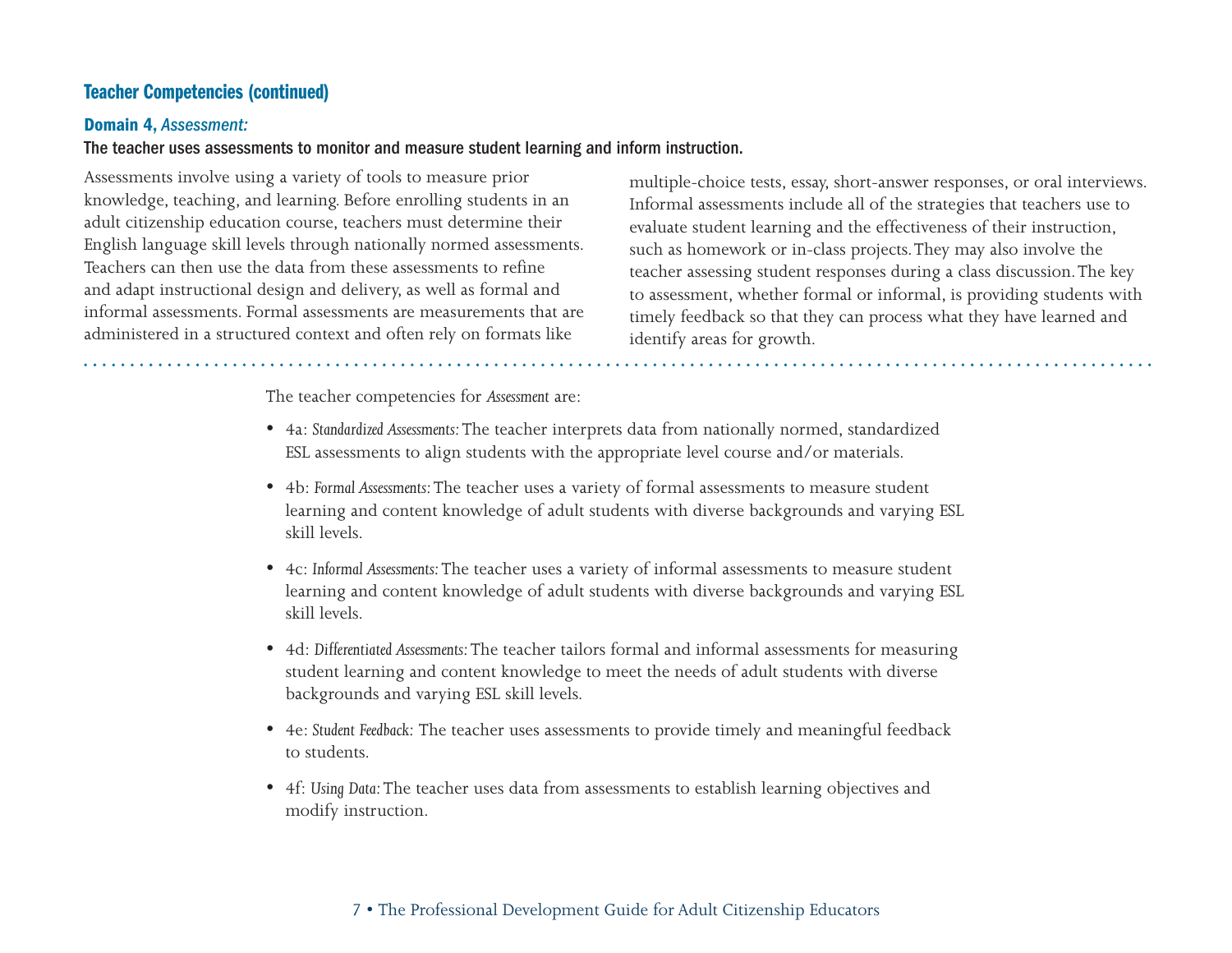#### Domain 5, *Learning Environment:*

#### The teacher creates a safe and respectful environment that promotes adult student learning.

The classroom is a unique environment that is built upon a foundation of trust and respect between teachers and students. This foundation allows students to explore the content, engage with the teacher and other students, and feel safe enough to make mistakes. Adult citizenship education classrooms include students with incredibly

diverse backgrounds, and these students also have families, careers, and responsibilities that require their time and attention. Creating a culture in the classroom that respects the diversity of students and values their time can help to establish a positive learning environment.

The teacher competencies for *Learning Environment* are:

- • 5a: *Safe Learning Environment:* The teacher establishes a safe learning environment where adult students feel comfortable engaging with the instructor and each other.
- • 5b: *Learning and Diversity:* The teacher creates an inclusive learning community that promotes and reflects diversity.
- • 5c: *Optimizing Learning:* The teacher maximizes instructional time and space to optimize learning.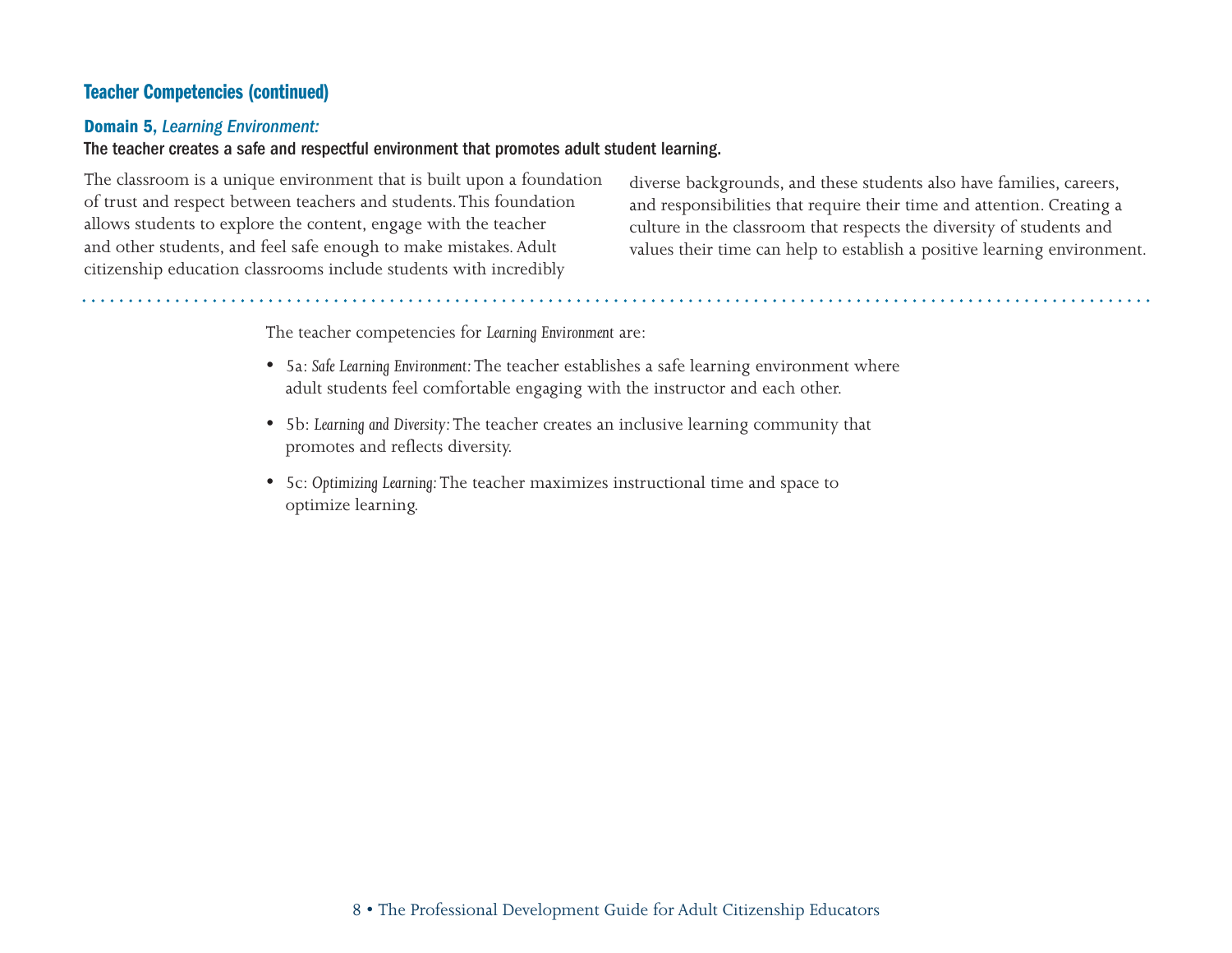# <span id="page-10-0"></span>Rubrics

#### Domain 1, *Content Knowledge:*

The teacher possesses the necessary knowledge of the content to prepare students for the naturalization process and test and to teach about the rights and responsibilities of U.S. citizenship.

#### 1a: Naturalization and Interview Process

The teacher possesses the necessary knowledge of the naturalization process to prepare students to complete the N-400 and the interview and to take the *Oath of Allegiance*.

| Level 1                                                                                                                                                                                                                                                                                                                                                                                         | Level 2                                                                                                                                                                                                                                                                                                                                                                                                                                                                    | Level 3                                                                                                                                                                                                                                                                                                                   |
|-------------------------------------------------------------------------------------------------------------------------------------------------------------------------------------------------------------------------------------------------------------------------------------------------------------------------------------------------------------------------------------------------|----------------------------------------------------------------------------------------------------------------------------------------------------------------------------------------------------------------------------------------------------------------------------------------------------------------------------------------------------------------------------------------------------------------------------------------------------------------------------|---------------------------------------------------------------------------------------------------------------------------------------------------------------------------------------------------------------------------------------------------------------------------------------------------------------------------|
| The Level 1 teacher struggles to provide accurate<br>information or provides some inaccurate information<br>about the pre-interview, interview, post-interview, or<br>the N-400. The teacher has limited or no knowledge<br>of where to find information to supplement gaps<br>in content knowledge, or where students can find<br>resources to learn more about the naturalization<br>process. | The Level 2 teacher can provide students with most<br>information regarding requirements, procedures, and<br>expectations for the pre-interview, the interview, the post-<br>interview, and the N-400 by either providing instruction<br>or when answering questions. The teacher knows where<br>to find information that can supplement gaps in content<br>knowledge and where students can find resources to<br>learn more information about the naturalization process. | The Level 3 teacher can easily and correctly provide<br>students with information regarding requirements,<br>procedures, and expectations for the pre-interview, the<br>interview, the post-interview, the N-400, and where<br>students can find resources to learn more information<br>about the naturalization process. |

#### 1b: Citizenship Content

The teacher possesses the necessary knowledge of citizenship content to prepare students for the citizenship, reading, and writing exams.

| Level 1                                                                                                                                                                                                                                                                            | Level 2                                                                                                                                                                                                                                            | Level 3                                                                                                                                                                                                    |
|------------------------------------------------------------------------------------------------------------------------------------------------------------------------------------------------------------------------------------------------------------------------------------|----------------------------------------------------------------------------------------------------------------------------------------------------------------------------------------------------------------------------------------------------|------------------------------------------------------------------------------------------------------------------------------------------------------------------------------------------------------------|
| The Level 1 teacher has limited knowledge of<br>the civics content and primarily relies on having<br>students work independently through the text for<br>instruction, and the teacher cannot supplement or<br>provide context to the content and course materials<br>during class. | The Level 2 teacher has enough civics content<br>knowledge to develop thematic lessons but is limited<br>in the ability to supplement and provide context to the<br>content much beyond what is available in the course<br>materials during class. | The Level 3 teacher displays exceptional knowledge<br>of the civics content by developing thematic lessons<br>and supplementing and providing context to the<br>content and course materials during class. |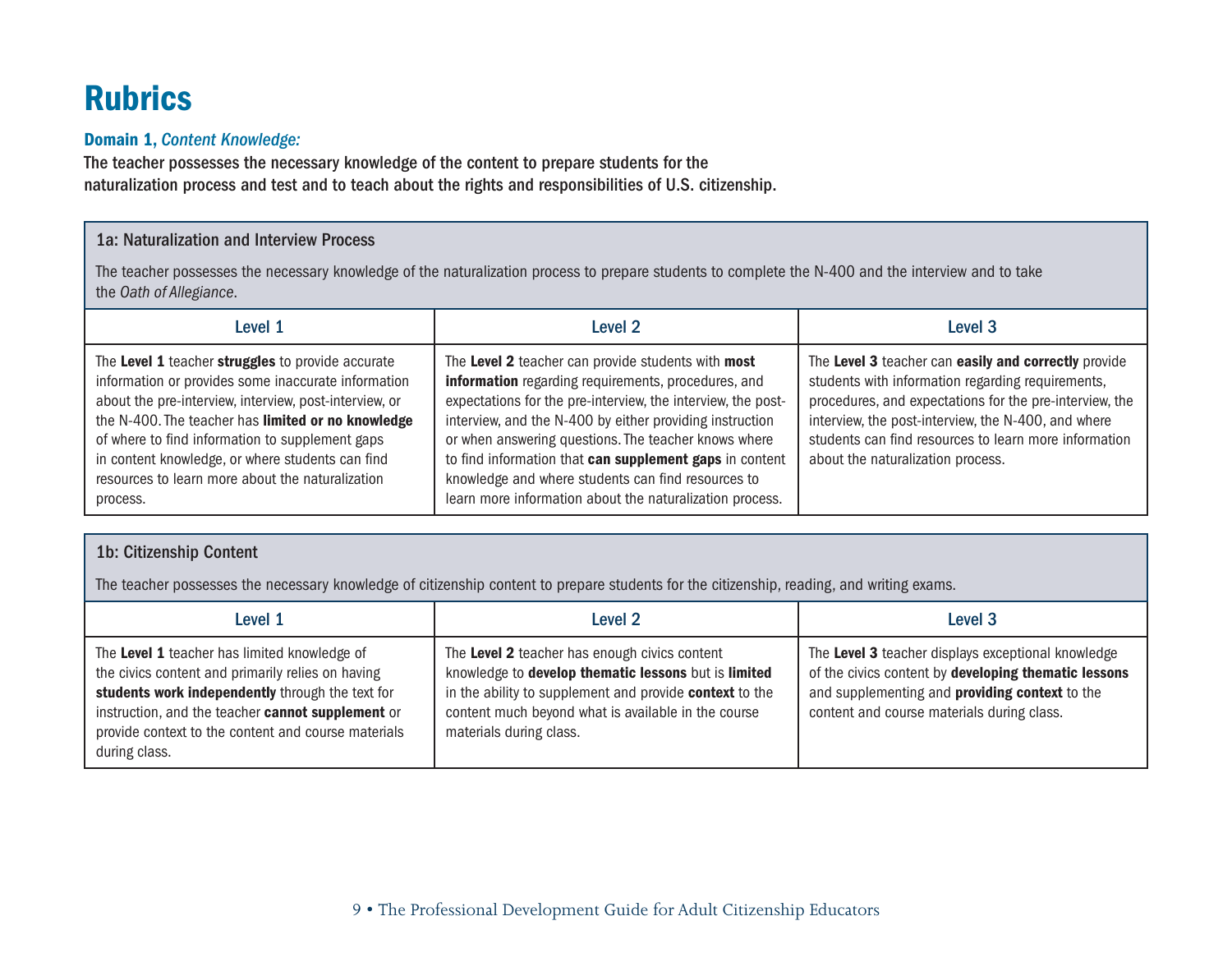### Domain 1, *Content Knowledge* (continued)

| 1c: Adult English as a Second Language (ESL) Learning Theory                                                                                                                                                   |                                                                                                                                                                                                                                |                                                                                                                                                                                                                                 |
|----------------------------------------------------------------------------------------------------------------------------------------------------------------------------------------------------------------|--------------------------------------------------------------------------------------------------------------------------------------------------------------------------------------------------------------------------------|---------------------------------------------------------------------------------------------------------------------------------------------------------------------------------------------------------------------------------|
| The teacher possesses the necessary knowledge of adult ESL learning theory to prepare students to complete the N-400, the interview, and the reading and writing<br>exams, and to take the Oath of Allegiance. |                                                                                                                                                                                                                                |                                                                                                                                                                                                                                 |
| Level 1                                                                                                                                                                                                        | Level 2                                                                                                                                                                                                                        | Level 3                                                                                                                                                                                                                         |
| The Level 1 teacher does not integrate ESL<br>sheltering and scaffolding techniques with course<br>content in any lessons.                                                                                     | The Level 2 teacher displays sufficient knowledge<br>of adult ESL learning theories by integrating ESL<br>sheltering and scaffolding techniques with course<br>content in most lessons or for students at every ESL<br>level.  | The Level 3 teacher displays exceptional knowledge<br>of adult ESL learning theories by integrating ESL<br>sheltering and scaffolding techniques with course<br>content in every lesson and for students at every<br>ESL level. |
|                                                                                                                                                                                                                | 0 <sub>R</sub>                                                                                                                                                                                                                 |                                                                                                                                                                                                                                 |
|                                                                                                                                                                                                                | The Level 2 teacher displays sufficient knowledge<br>of adult ESL learning theories by integrating ESL<br>sheltering and scaffolding techniques with course<br>content in every lesson and for students at most ESL<br>levels. |                                                                                                                                                                                                                                 |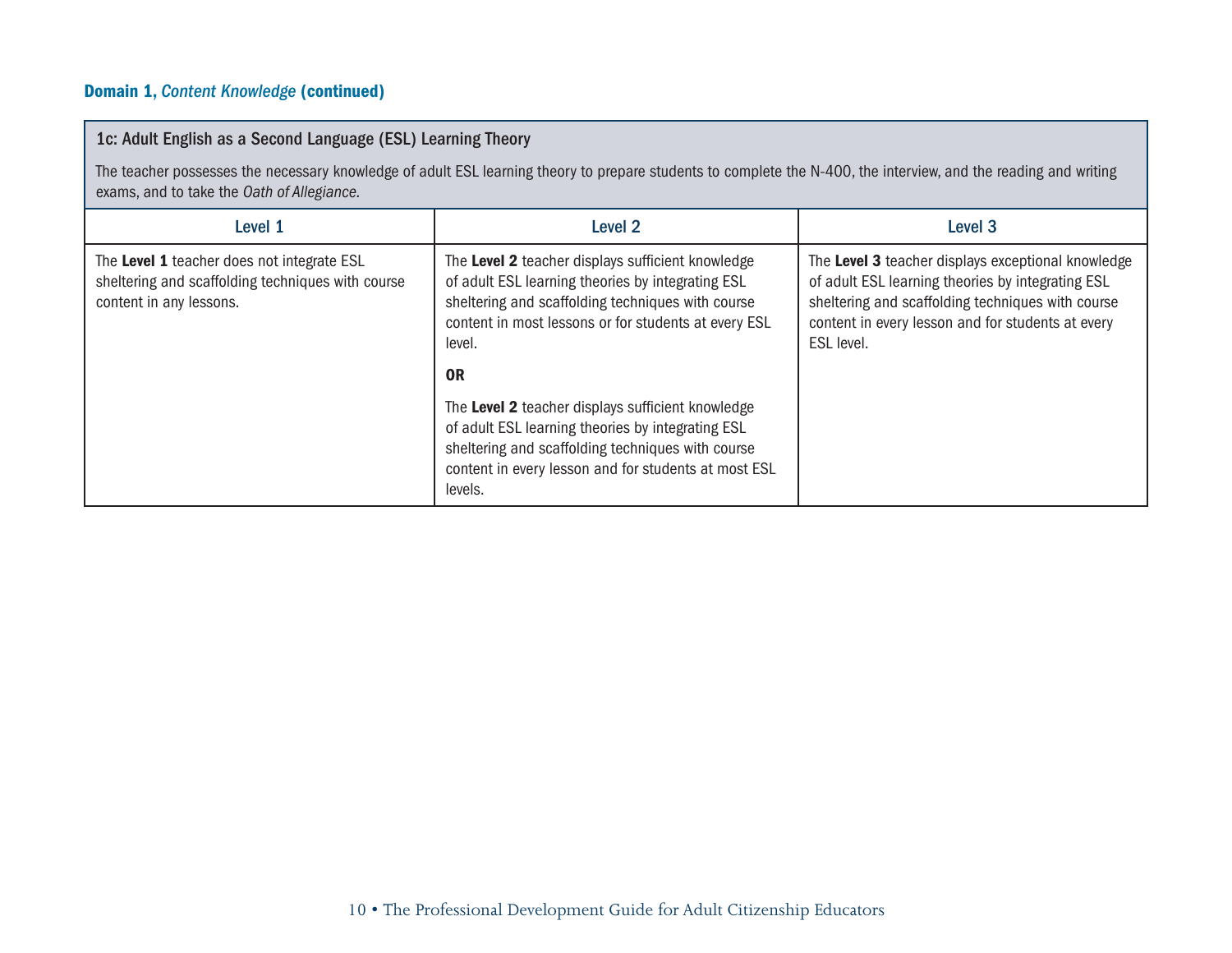#### Domain 2, *Instructional Design and Lesson Planning:*

The teacher identifies resources and plans lessons that connect the course content with the students' prior knowledge and ESL skill levels.

| <b>2a: Instructional Resources</b>                                                                                                                                                                                                                                        |                                                                                                                                                                                                                                                  |                                                                                                                                                                                                                                              |
|---------------------------------------------------------------------------------------------------------------------------------------------------------------------------------------------------------------------------------------------------------------------------|--------------------------------------------------------------------------------------------------------------------------------------------------------------------------------------------------------------------------------------------------|----------------------------------------------------------------------------------------------------------------------------------------------------------------------------------------------------------------------------------------------|
| The teacher identifies and uses instructional resources (including course texts, instructional materials, and resources) that are targeted and relevant to adult learners.                                                                                                |                                                                                                                                                                                                                                                  |                                                                                                                                                                                                                                              |
| Level 1                                                                                                                                                                                                                                                                   | Level 2                                                                                                                                                                                                                                          | Level 3                                                                                                                                                                                                                                      |
| The Level 1 teacher does not use the textbook<br>effectively or does not use it at all; AND the teacher<br>does not use supplemental instructional resources to<br>provide a fuller context to the content or to make the<br>content accessible and relevant to students. | The Level 2 teacher is able to effectively use the<br>textbook and <b>occasionally</b> uses supplemental<br>instructional resources to provide context to the content,<br>and to make the content <b>accessible and relevant</b> to<br>students. | The Level 3 teacher is able to effectively use the<br>textbook and a variety of supplemental instructional<br>resources to provide a fuller context to the content<br>and to make the content <b>accessible and relevant</b> to<br>students. |
| <b>2b: Learning Objectives</b>                                                                                                                                                                                                                                            |                                                                                                                                                                                                                                                  |                                                                                                                                                                                                                                              |
| The teacher establishes clear and measurable learning objectives for the course and for each lesson.                                                                                                                                                                      |                                                                                                                                                                                                                                                  |                                                                                                                                                                                                                                              |
| Level 1                                                                                                                                                                                                                                                                   | Level 2                                                                                                                                                                                                                                          | Level <sub>3</sub>                                                                                                                                                                                                                           |

| Level 1                                                                                                                                              | Level 2                                                                                                                                   | Level 3                                                                                                                                          |
|------------------------------------------------------------------------------------------------------------------------------------------------------|-------------------------------------------------------------------------------------------------------------------------------------------|--------------------------------------------------------------------------------------------------------------------------------------------------|
| The Level 1 teacher does not create course and<br>lesson objectives.                                                                                 | The Level 2 teacher creates clear course and lesson<br>objectives that are:                                                               | The Level 3 teacher creates course and lesson<br>objectives that are:                                                                            |
| 0R                                                                                                                                                   | Accessible and challenging;                                                                                                               | Accessible, challenging, and measurable;                                                                                                         |
| The Level 1 teacher creates weak course and<br>lesson objectives that <b>do not align</b> with the Adult<br>Citizenship Education Content Standards. | Prominently identified in the syllabus and in the<br>classroom; and<br>Aligned with the Adult Citizenship Education<br>Content Standards. | Prominently identified in the syllabus and in the<br>classroom; and<br>Aligned with the Adult Citizenship Education<br><b>Content Standards.</b> |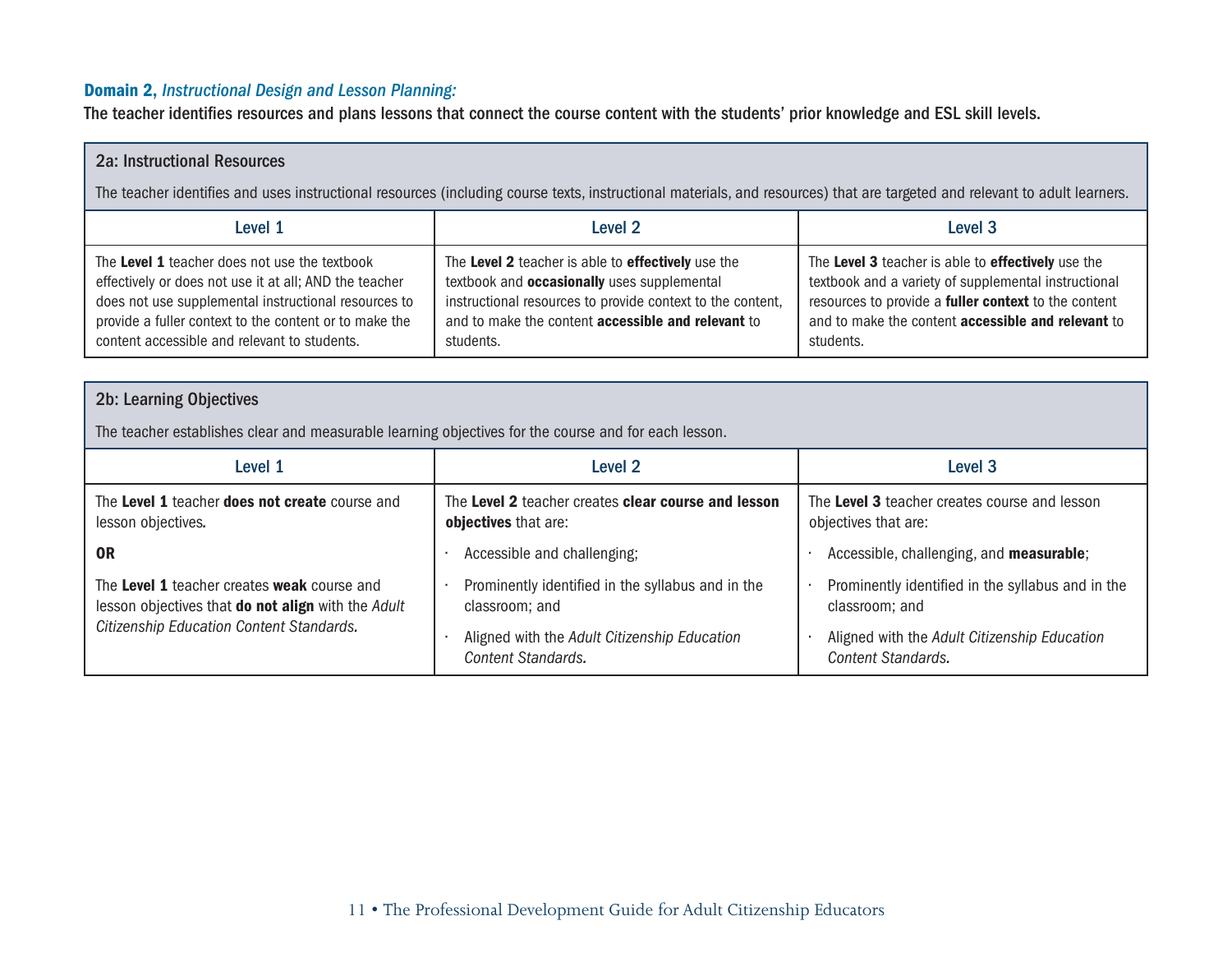### Domain 2, *Instructional Design and Lesson Planning* (continued)

| 2c: Content Standards Alignment                                                                                                                            |                                                                                                                                                                                           |                                                                                                                              |
|------------------------------------------------------------------------------------------------------------------------------------------------------------|-------------------------------------------------------------------------------------------------------------------------------------------------------------------------------------------|------------------------------------------------------------------------------------------------------------------------------|
|                                                                                                                                                            | The teacher aligns lesson plans, textbooks, and learning materials with the Adult Citizenship Education Content Standards and Foundation Skills.                                          |                                                                                                                              |
| Level 1                                                                                                                                                    | Level 2                                                                                                                                                                                   | Level 3                                                                                                                      |
| The Level 1 teacher has made no effort to align<br>the content standards with lessons, instructional<br>materials, and assessments.                        | The Level 2 teacher accurately aligns most of the<br><b>content standards</b> with relevant lessons, instructional<br>materials, and assessments.                                         | The Level 3 teacher accurately aligns every<br><b>content standard</b> with relevant lessons and<br>instructional materials. |
| <b>OR</b>                                                                                                                                                  | 0 <sub>R</sub>                                                                                                                                                                            |                                                                                                                              |
| The Level 1 teacher does not accurately align<br><b>most</b> of the content standards with the relevant<br>lessons, instruction materials, or assessments. | The teacher has attempted to align all of the<br>Progress Standards, but several have been<br><b>inaccurately aligned</b> with lesson plans, instructional<br>materials, and assessments. |                                                                                                                              |
|                                                                                                                                                            | 0 <sub>R</sub>                                                                                                                                                                            |                                                                                                                              |
|                                                                                                                                                            | The teacher has <b>accurately aligned</b> all of the content<br>standards with most, but not all, of the lessons,<br>instructional materials, and assessments.                            |                                                                                                                              |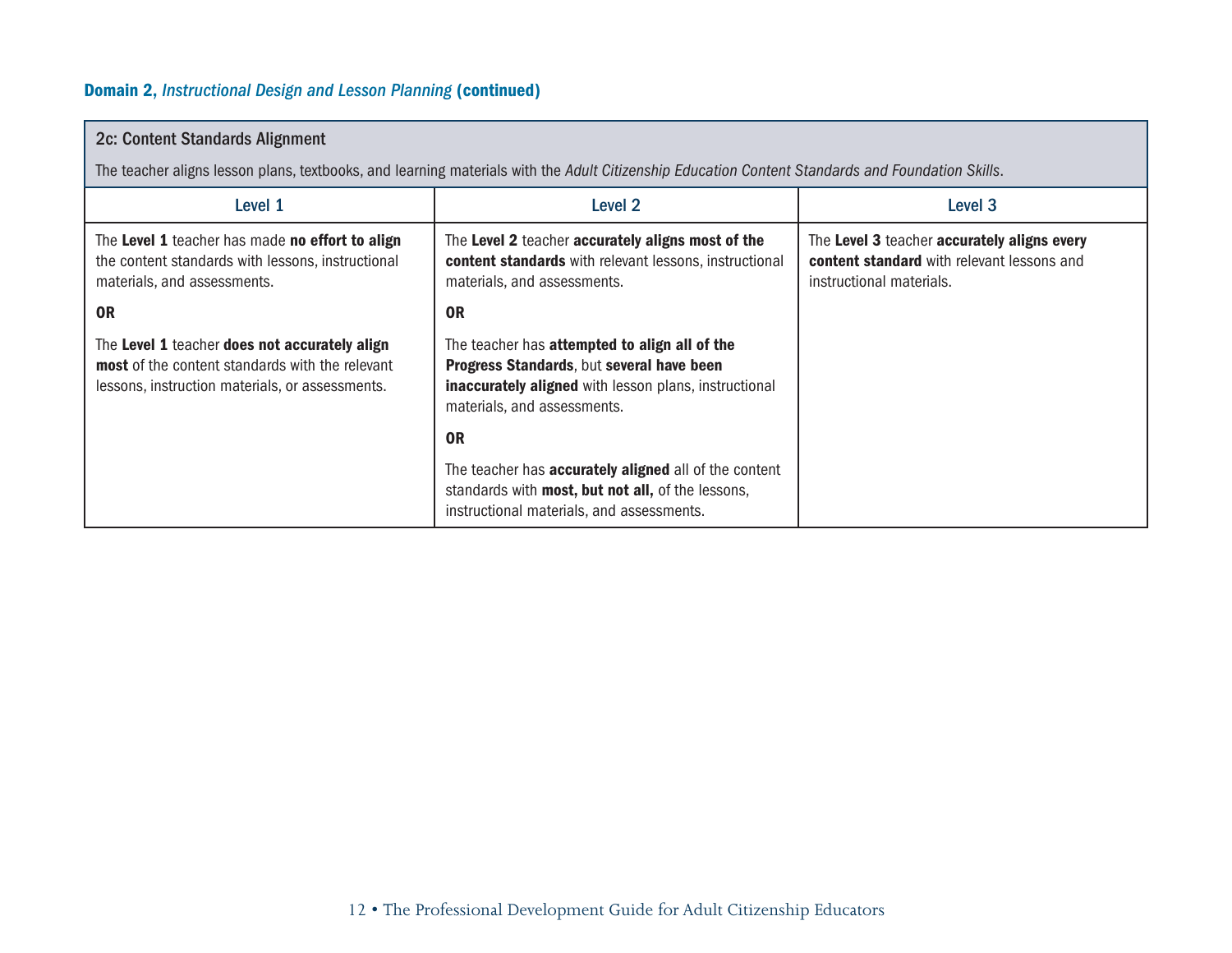#### Domain 2, *Instructional Design and Lesson Planning* (continued)

#### 2d: Differentiating Instructional Resources

The teacher tailors lessons and instructional resources (including course texts, instructional materials, and resources) to meet the individual learning needs of adult students with diverse backgrounds and varying ESL skill levels.

| Level 1                                                                                                                                                                                   | Level 2                                                                                                                                                                                                                                  | Level 3                                                                                                                                                                            |
|-------------------------------------------------------------------------------------------------------------------------------------------------------------------------------------------|------------------------------------------------------------------------------------------------------------------------------------------------------------------------------------------------------------------------------------------|------------------------------------------------------------------------------------------------------------------------------------------------------------------------------------|
| The Level 1 teacher has made no effort to tailor<br>instructional materials based on the performance,<br>assessment, and learning objectives for the<br>individual students in the class. | The Level 2 teacher is occasionally able to design<br>or adapt instructional materials based on the<br>performance, assessment, and learning objectives for<br>the individual students in the class.                                     | The Level 3 teacher designs or adapts all<br>instructional materials based on the performance,<br>assessment, and learning objectives for the<br>individual students in the class. |
|                                                                                                                                                                                           | 0 <sub>R</sub>                                                                                                                                                                                                                           |                                                                                                                                                                                    |
|                                                                                                                                                                                           | The Level 2 teacher designs or adapts instructional<br>resources to broadly address the needs of low<br>beginning, high beginning, and low intermediate level<br>ESL students, but does not address the individual<br>needs of students. |                                                                                                                                                                                    |

| <b>2e: Thematic Instruction</b>                                                                                                                                                 |                                                                                                                                                                                                                                           |                                                                                                                                                                                           |
|---------------------------------------------------------------------------------------------------------------------------------------------------------------------------------|-------------------------------------------------------------------------------------------------------------------------------------------------------------------------------------------------------------------------------------------|-------------------------------------------------------------------------------------------------------------------------------------------------------------------------------------------|
| The teacher makes the content accessible by creating thematically organized lessons.                                                                                            |                                                                                                                                                                                                                                           |                                                                                                                                                                                           |
| Level 1                                                                                                                                                                         | Level 2                                                                                                                                                                                                                                   | Level <sub>3</sub>                                                                                                                                                                        |
| The Level 1 teacher does not organize or design<br>lessons to provide clarity and context to the<br>content by correlating the themes of the course<br>content with ESL skills. | The Level 2 teacher effectively designs and organizes<br>some or most lessons to provide clarity and context<br>to the content by correlating the themes of the course<br>content with ESL skills.                                        | The Level 3 teacher effectively designs and<br>organizes all lessons to provide clarity and context<br>to the content by correlating the themes of the<br>course content with ESL skills. |
|                                                                                                                                                                                 | 0 <sub>R</sub>                                                                                                                                                                                                                            |                                                                                                                                                                                           |
|                                                                                                                                                                                 | The Level 2 teacher designs all lessons to provide<br>clarity and context to the course content by correlating<br>the themes of the course content with ESL skills, but<br>the thematic organization of the lessons requires<br>revision. |                                                                                                                                                                                           |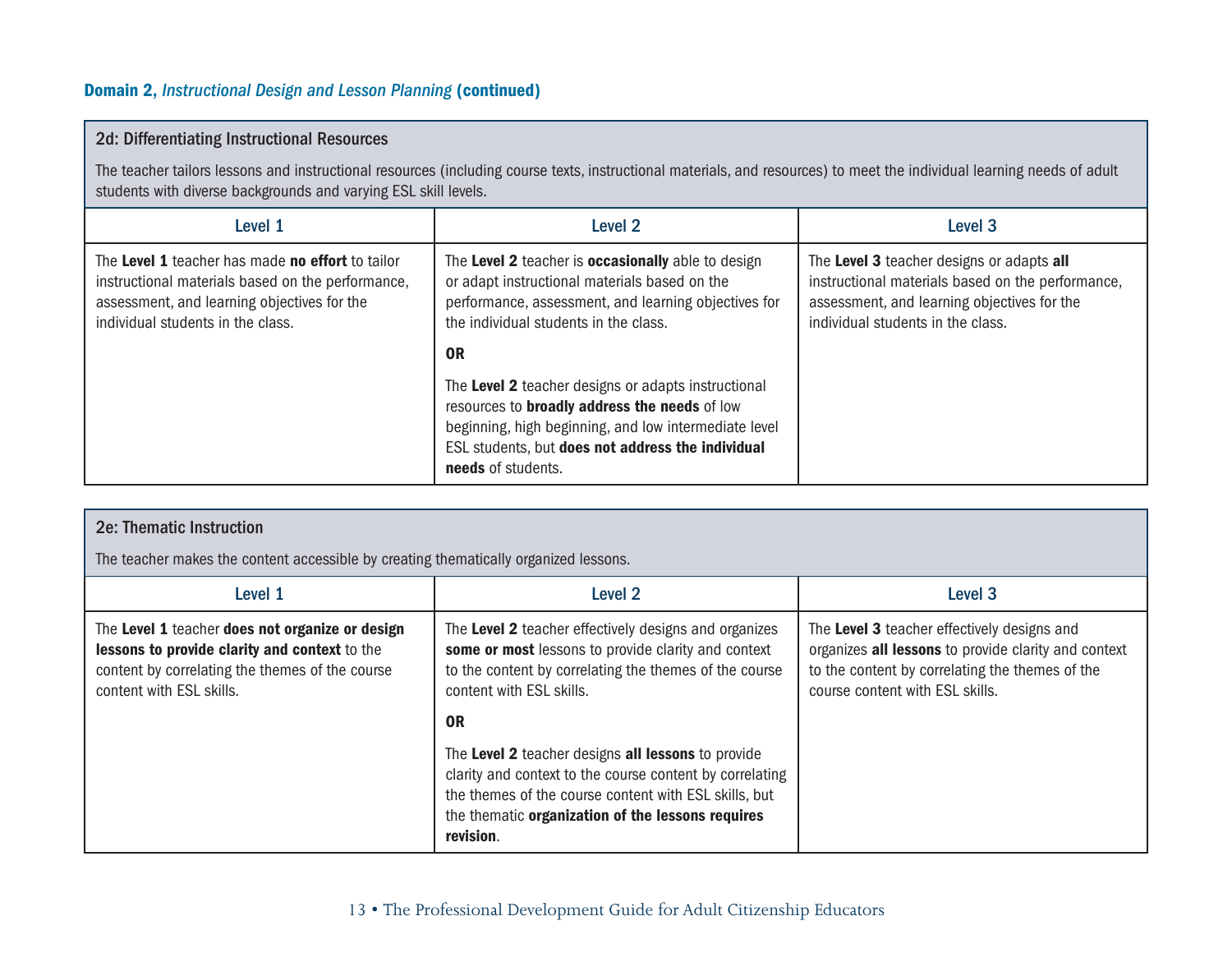#### Domain 2, *Instructional Design and Lesson Planning* (continued)

#### 2f: Technology

The teacher incorporates technology into lessons to make course content more engaging and accessible to adult students.

| Level 1                                            | Level 2                                             | Level 3                                          |
|----------------------------------------------------|-----------------------------------------------------|--------------------------------------------------|
| The Level 1 teacher rarely/never incorporates      | The Level 2 teacher occasionally incorporates       | The Level 3 teacher frequently incorporates      |
| technology to make the course content relevant and | technology to make the course content relevant and  | different types of technology to make the course |
| engaging, and/or to connect the course content     | engaging, and/or to connect the course content with | content relevant and engaging, and/or to connect |
| with ESL skills.                                   | ESL skills.                                         | the course content with ESL skills.              |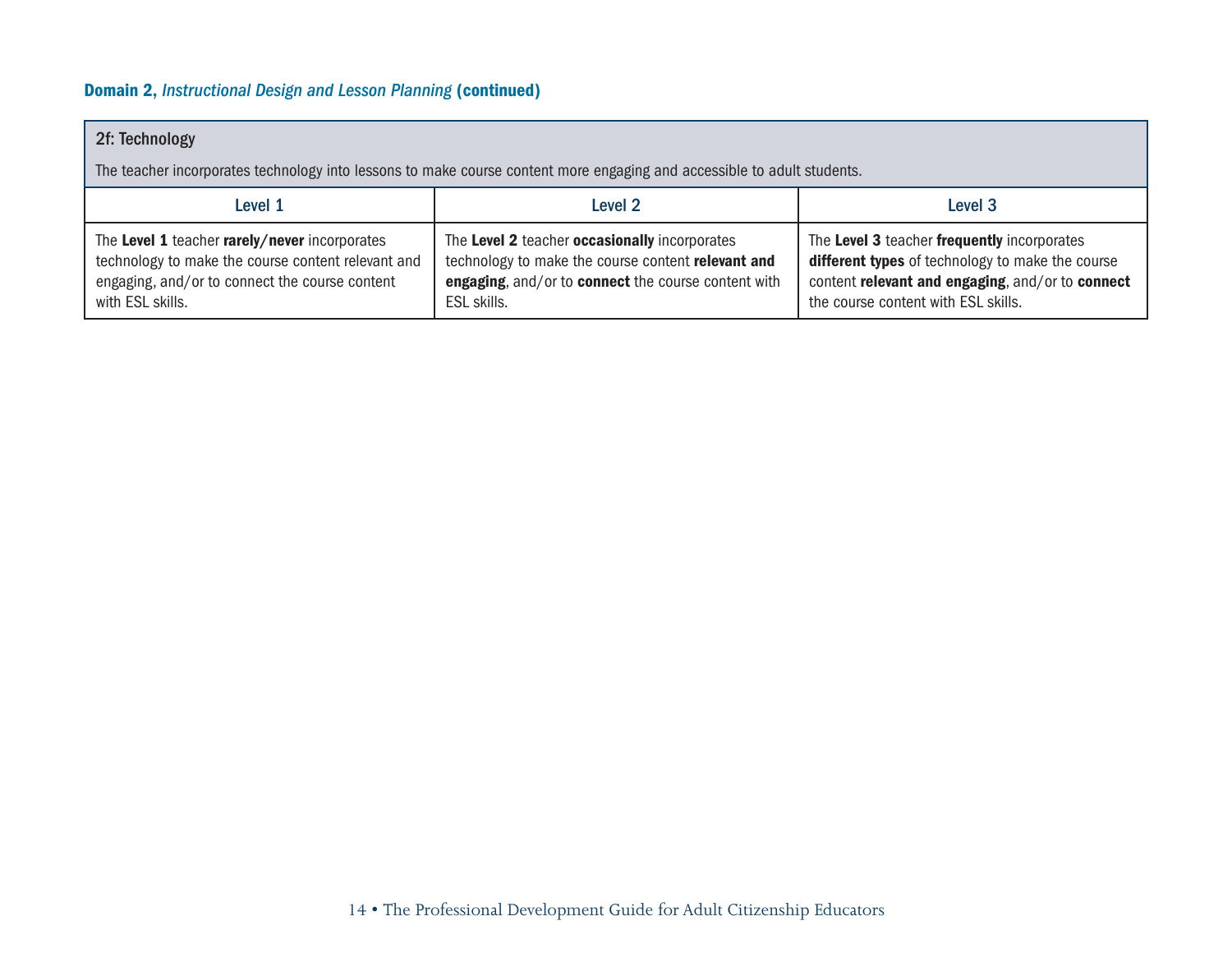#### Domain 3, *Instructional Delivery:*

The teacher uses a variety of instructional strategies to engage adult students with the course content and ESL.

| <b>3a: Instructional Strategies</b>                                                                                                                |                                                                                                                                                  |                                                                                                                                                |
|----------------------------------------------------------------------------------------------------------------------------------------------------|--------------------------------------------------------------------------------------------------------------------------------------------------|------------------------------------------------------------------------------------------------------------------------------------------------|
| The teacher uses a variety of scaffolding, sheltering, and evidence-based instructional strategies to connect course content and ESL.              |                                                                                                                                                  |                                                                                                                                                |
| Level 1                                                                                                                                            | Level 2                                                                                                                                          | Level 3                                                                                                                                        |
| The Level 1 teacher rarely, never or ineffectively<br>uses these strategies to simultaneously teach<br>students the course content and ESL skills. | The Level 2 teacher occasionally but effectively uses<br>these strategies to simultaneously teach students the<br>course content and ESL skills. | The Level 3 teacher frequently and effectively uses<br>these strategies to simultaneously teach students<br>the course content and ESL skills. |

#### 3b: Differentiated Instruction

The teacher tailors instruction to accommodate the individual learning needs of adult students with diverse backgrounds and varying ESL skill levels.

| Level 1                                             | Level 2                                                | Level 3                                                    |
|-----------------------------------------------------|--------------------------------------------------------|------------------------------------------------------------|
| The Level 1 teacher makes little to no effort to    | The Level 2 teacher is occasionally able to respond    | The Level 3 teacher is able to respond to student          |
| respond to student feedback, participation, and     | to student feedback, participation, and performance    | feedback, participation, and performance during            |
| performance during instruction to adapt instruction | during instruction and makes an effort to adapt        | instruction to quickly and effectively adapt               |
| to meet the learning needs and goals of individual  | instruction that meets the learning needs and goals of | <b>instruction</b> to meet the learning needs and goals of |
| students.                                           | most students.                                         | individual students.                                       |

| 3c: Prior Knowledge                                                                                                                                                                                                                                                                    |                                                                                                                                                                                                                                                                                              |                                                                                                                                                                                                                                                                                            |
|----------------------------------------------------------------------------------------------------------------------------------------------------------------------------------------------------------------------------------------------------------------------------------------|----------------------------------------------------------------------------------------------------------------------------------------------------------------------------------------------------------------------------------------------------------------------------------------------|--------------------------------------------------------------------------------------------------------------------------------------------------------------------------------------------------------------------------------------------------------------------------------------------|
| The teacher engages students' prior knowledge and experiences to develop their content knowledge and ESL.                                                                                                                                                                              |                                                                                                                                                                                                                                                                                              |                                                                                                                                                                                                                                                                                            |
| Level 1                                                                                                                                                                                                                                                                                | Level 2                                                                                                                                                                                                                                                                                      | Level 3                                                                                                                                                                                                                                                                                    |
| The Level 1 teacher rarely uses strategies (such as<br>reflection writing or comparison exercises) to allow<br>students to draw on their knowledge of their native<br>country, native language, and personal experiences<br>to better understand the course content and ESL<br>skills. | The Level 2 teacher occasionally uses strategies<br>(such as reflection writing or comparison exercises)<br>to allow students to draw on their knowledge of<br>their native country, native language, and personal<br>experiences to better understand the course content<br>and ESL skills. | The Level 3 teacher frequently uses strategies<br>(such as reflection writing or comparison exercises)<br>to allow students to draw on their knowledge of<br>their native country, native language, and personal<br>experiences to better understand the course content<br>and ESL skills. |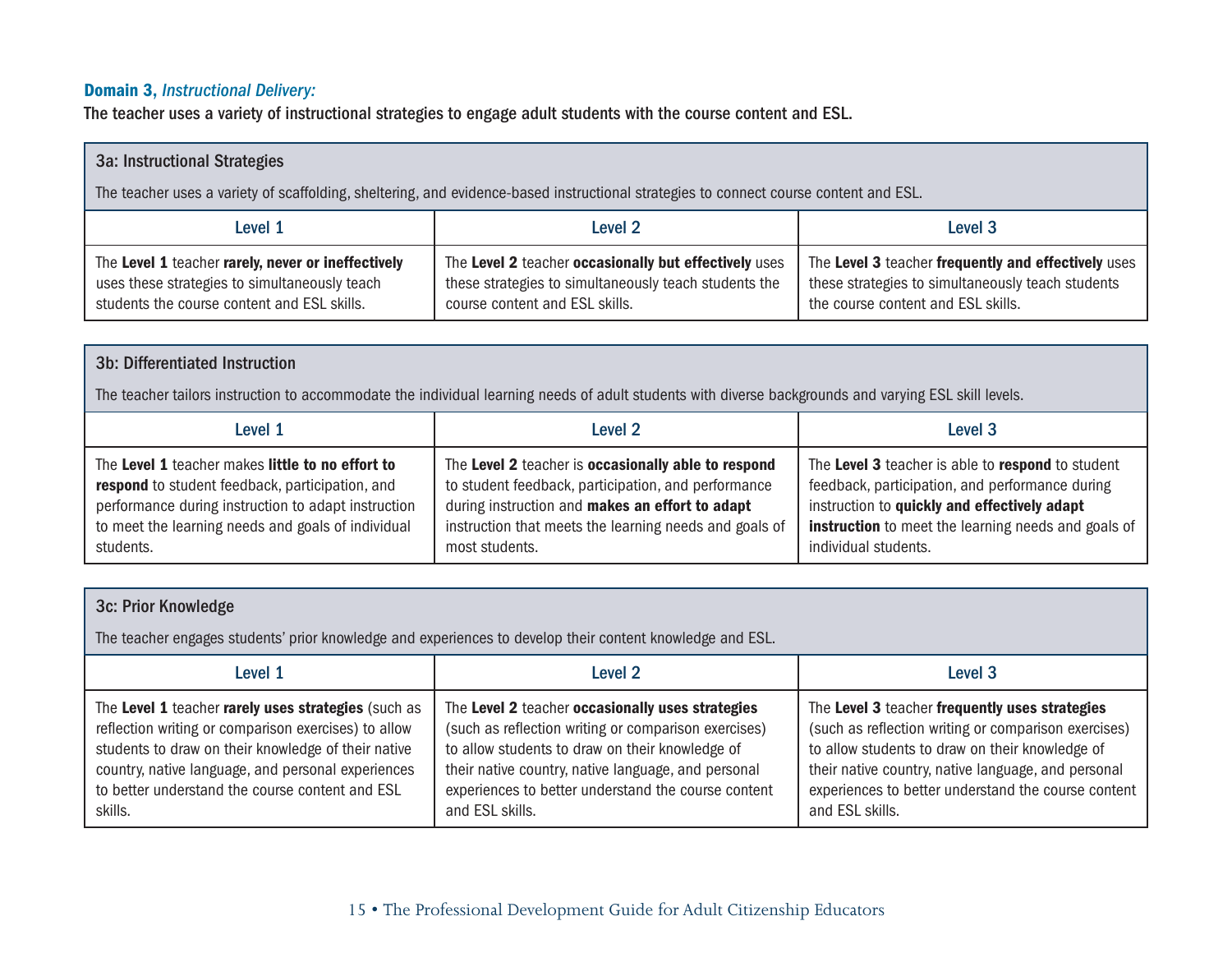### Domain 3, *Instructional Delivery* (continued)

| 3d: Communication                                                                                                   |                                                                                                                           |                                                                                                                               |
|---------------------------------------------------------------------------------------------------------------------|---------------------------------------------------------------------------------------------------------------------------|-------------------------------------------------------------------------------------------------------------------------------|
| The teacher clearly communicates instructions, directions, expectations, and learning objectives to adult students. |                                                                                                                           |                                                                                                                               |
| Level 1                                                                                                             | Level 2                                                                                                                   | Level 3                                                                                                                       |
| The Level 1 teacher communicates most or all<br>expectations and objectives in the students' native<br>language.    | The Level 2 teacher clearly communicates all<br>expectations and objectives in English, either<br>verbally or in writing. | The Level 3 teacher communicates all directions,<br>expectations, and objectives in English, both<br>verbally and in writing. |

| 3e: Technology                                                                                                                                                                              |                                                                                                                                                                                           |                                                                                                                                                                                     |
|---------------------------------------------------------------------------------------------------------------------------------------------------------------------------------------------|-------------------------------------------------------------------------------------------------------------------------------------------------------------------------------------------|-------------------------------------------------------------------------------------------------------------------------------------------------------------------------------------|
| The teacher integrates and uses technology to facilitate student learning and to make the course content more accessible and engaging.                                                      |                                                                                                                                                                                           |                                                                                                                                                                                     |
| Level 1                                                                                                                                                                                     | Level 2                                                                                                                                                                                   | Level 3                                                                                                                                                                             |
| The Level 1 teacher does not use any of the media<br>or technological resources available to make the<br>course content relevant and accessible, or to help<br>students develop ESL skills. | The Level 2 teacher occasionally uses various media<br>and technological resources to make the course<br>content relevant and accessible, and to help students<br>develop ESL skills.     | The Level 3 teacher frequently uses various media<br>and technological resources to make the course<br>content relevant and accessible, and to help<br>students develop ESL skills. |
|                                                                                                                                                                                             | <b>OR</b>                                                                                                                                                                                 |                                                                                                                                                                                     |
|                                                                                                                                                                                             | The teacher regularly uses a limited selection of<br>media and technological resources to make the<br>course content relevant and accessible, and to help<br>students develop ESL skills. |                                                                                                                                                                                     |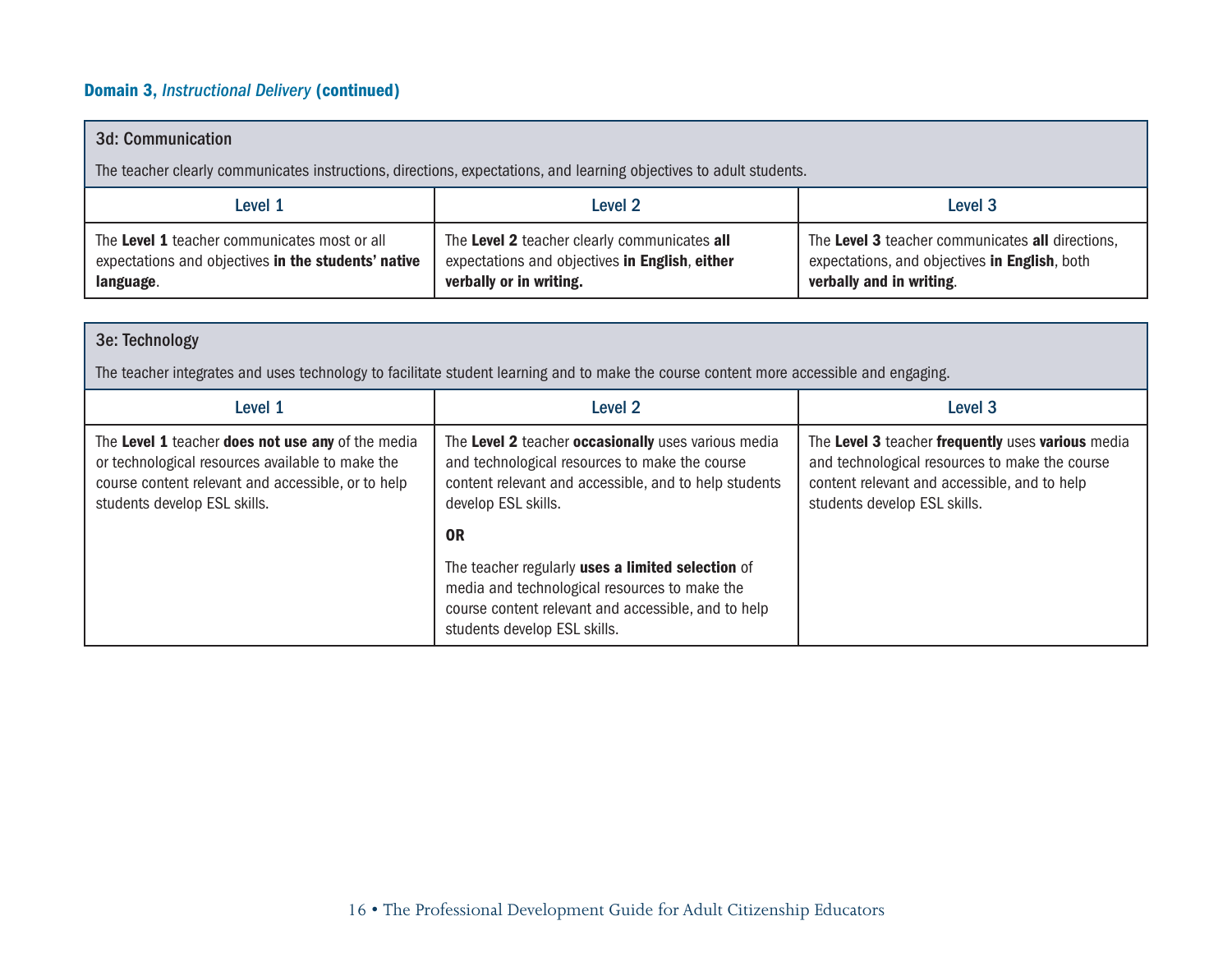### Domain 3, *Instructional Delivery* (continued)

| 3f: ESL instructional strategies:                                                                                               |                                                                                                                                                                                            |                                                                                                                                                                            |
|---------------------------------------------------------------------------------------------------------------------------------|--------------------------------------------------------------------------------------------------------------------------------------------------------------------------------------------|----------------------------------------------------------------------------------------------------------------------------------------------------------------------------|
| The teacher uses a variety of ESL instructional strategies to promote English language acquisition.                             |                                                                                                                                                                                            |                                                                                                                                                                            |
| Level 1                                                                                                                         | Level 2                                                                                                                                                                                    | Level <sub>3</sub>                                                                                                                                                         |
| The Level 1 teacher does not use ESL instructional<br>strategies to promote English language acquisition<br>during instruction. | The Level 2 teacher regularly draws on a limited set of<br>ESL instructional strategies, but they are appropriately<br>targeted to the students' ESL levels and learnings<br>needs.        | The Level 3 teacher regularly draws on a variety of<br>ESL instructional strategies that are appropriately<br>targeted to the students' ESL levels and learnings<br>needs. |
|                                                                                                                                 | 0 <sub>R</sub>                                                                                                                                                                             |                                                                                                                                                                            |
|                                                                                                                                 | The Level 2 teacher regularly draws on a variety of<br>ESL instructional strategies, but they are not always<br>appropriately targeted to the students' ESL levels and<br>learnings needs. |                                                                                                                                                                            |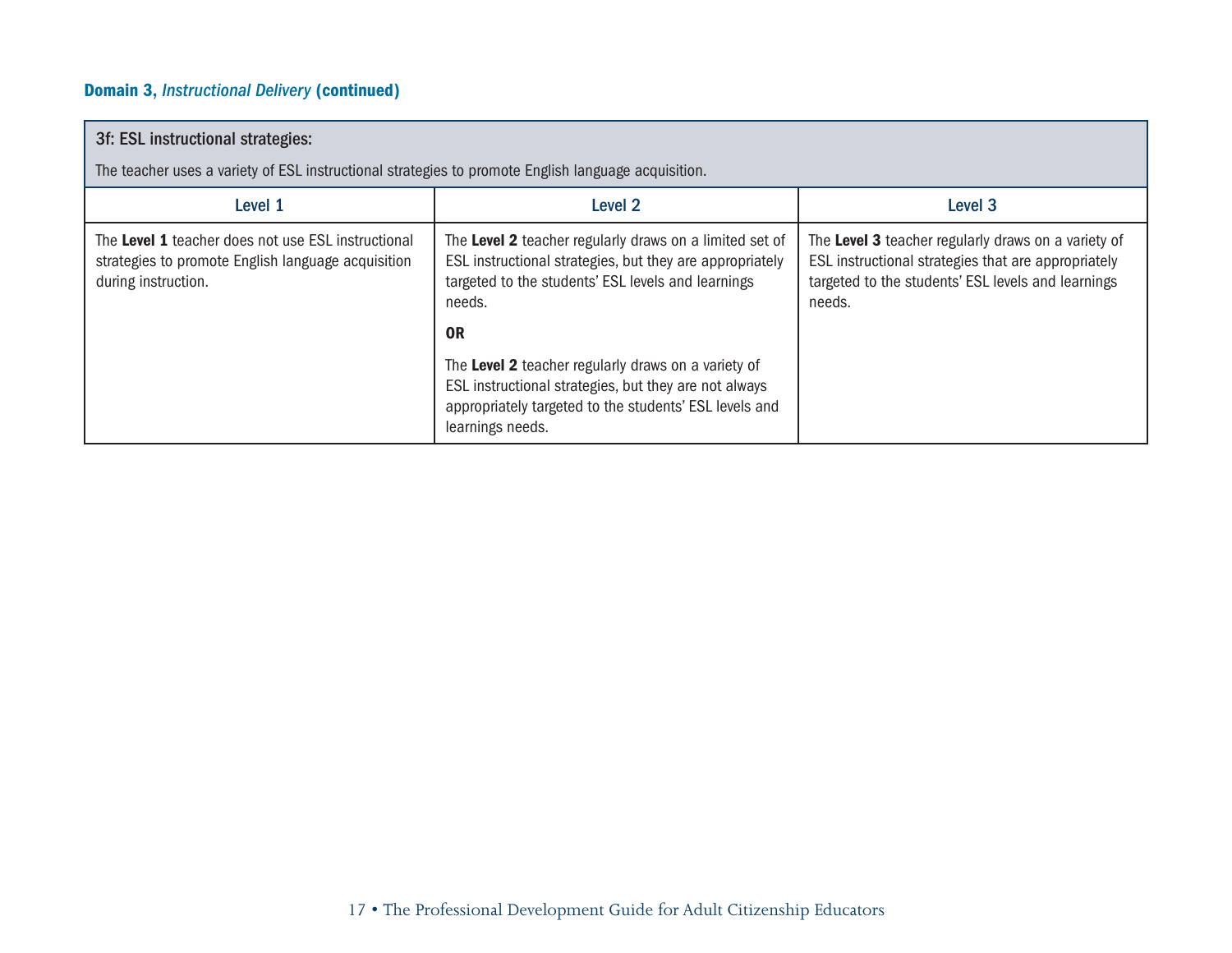#### Domain 4, *Assessment:*

The teacher uses assessments to monitor and measure student learning and to influence how the teacher instructs the students.

| 4a: Standardized Assessments                                                                                                                                                  |                                                                                                                                                                                                                                                   |                                                                                                                                                                                                                                                 |
|-------------------------------------------------------------------------------------------------------------------------------------------------------------------------------|---------------------------------------------------------------------------------------------------------------------------------------------------------------------------------------------------------------------------------------------------|-------------------------------------------------------------------------------------------------------------------------------------------------------------------------------------------------------------------------------------------------|
| The teacher interprets data from nationally normed, standardized ESL assessments to assign students to the appropriate level course and/or materials.                         |                                                                                                                                                                                                                                                   |                                                                                                                                                                                                                                                 |
| Level 1                                                                                                                                                                       | Level 2                                                                                                                                                                                                                                           | Level 3                                                                                                                                                                                                                                         |
| The Level 1 teacher inaccurately places most<br>students in a course that does not correspond with<br>their ESL level.                                                        | The Level 2 teacher accurately places most students<br>in a course that corresponds with their ESL level.<br>0R                                                                                                                                   | The Level 3 teacher accurately places all students<br>in a course that corresponds with their ESL level.<br>0R                                                                                                                                  |
| 0 <sub>R</sub><br>The Level 1 teacher arbitrarily and categorically<br>assigns texts and materials with little attention<br>given to the ESL levels of students in the class. | The Level 2 teacher accurately assigns texts and<br>resources that are targeted for most students' ESL<br>levels; or the teacher has attempted to accommodate<br>the texts and resources to meet the needs of most<br>students at each ESL level. | The Level 3 teacher accurately assigns texts<br>and resources that are targeted for all students'<br>ESL levels; or the teacher has attempted to<br>accommodate the texts and resources to meet the<br>needs of all students at each ESL level. |

#### 4b: Formal Assessments

The teacher uses a variety of formal assessments to measure student learning and the content knowledge of adult students with diverse backgrounds and varying ESL skill levels.

| Level 1                                                                                                                                                                                                                                                                                        | Level 2                                                                                                                                                                                                  | Level 3                                                                                                                                                                                                                                                                                                                                       |
|------------------------------------------------------------------------------------------------------------------------------------------------------------------------------------------------------------------------------------------------------------------------------------------------|----------------------------------------------------------------------------------------------------------------------------------------------------------------------------------------------------------|-----------------------------------------------------------------------------------------------------------------------------------------------------------------------------------------------------------------------------------------------------------------------------------------------------------------------------------------------|
| The Level 1 teacher rarely or never administers<br>formal assessments. They do not reflect the format<br>and types of questions asked during the interview<br>and on the civics, reading, and writing exams, and/<br>or they are only administered using a one or two<br>types of assessments. | The Level 2 teacher regularly administers formal<br>assessments in class. They reflect the format and<br>types of questions asked during the interview and on<br>the civics, reading, and writing exams. | The Level 3 teacher regularly administers formal<br>assessments in class. They reflect the format and<br>content of questions asked during the interview<br>and on the civics reading, and writing exams;<br>and they are administered through a variety of<br>assessments (essay, short answer, multiple choice,<br>oral, simulation, etc.). |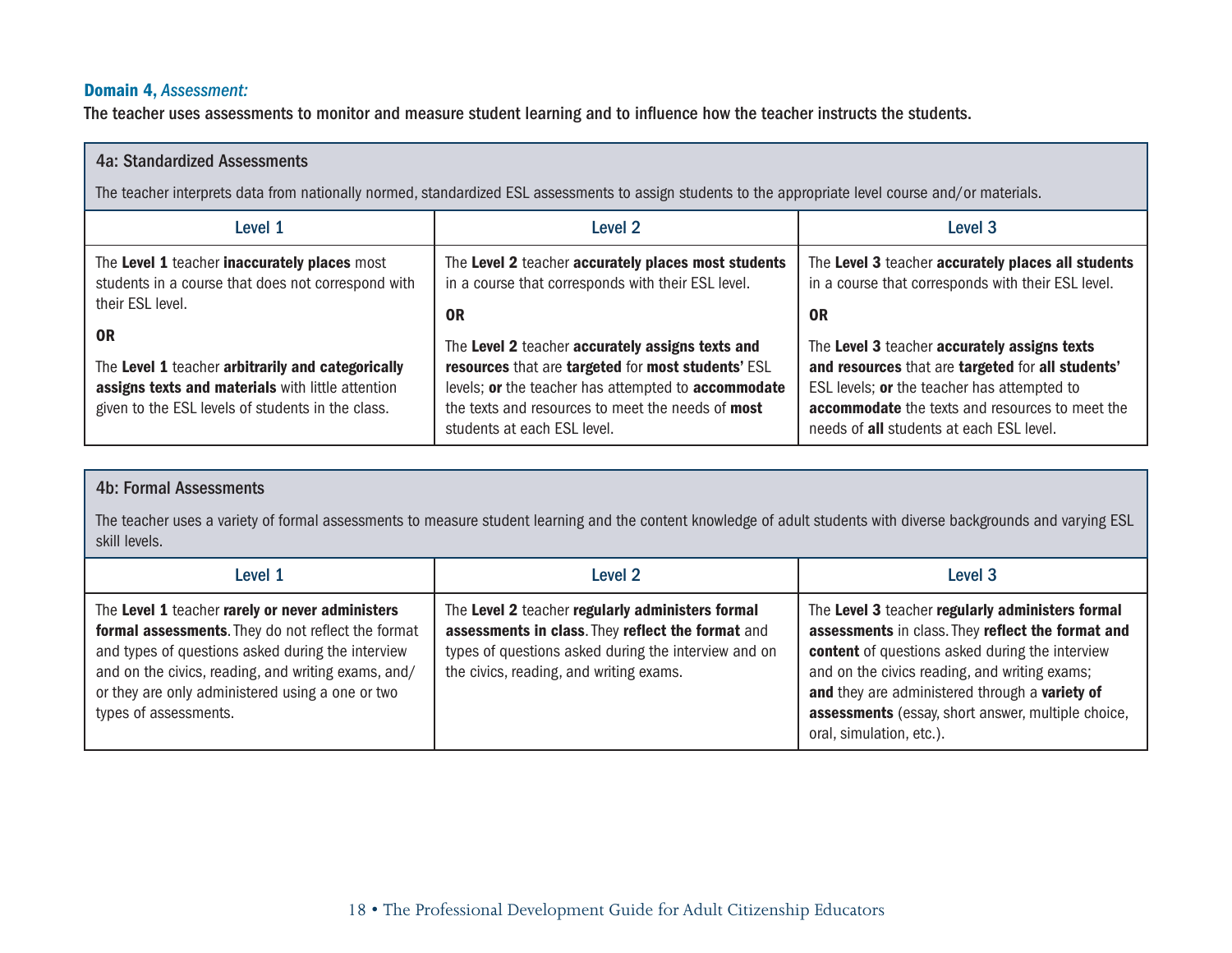#### Domain 4, *Assessment* (continued)

#### 4c: Informal Assessments

The teacher uses a variety of informal assessments to effectively measure student learning and the content knowledge of adult students with diverse backgrounds and varying ESL skill levels.

| Level 1                                                                                                                                                                                           | Level <sub>2</sub>                                                                                                                                                                                                                                                                                                                 | Level <sub>3</sub>                                                                                                                                                                                                                                                                                                     |
|---------------------------------------------------------------------------------------------------------------------------------------------------------------------------------------------------|------------------------------------------------------------------------------------------------------------------------------------------------------------------------------------------------------------------------------------------------------------------------------------------------------------------------------------|------------------------------------------------------------------------------------------------------------------------------------------------------------------------------------------------------------------------------------------------------------------------------------------------------------------------|
| The Level 1 teacher rarely or never uses any<br>informal assessments to determine the level of<br>student engagement, the development of knowledge<br>and skills, and the quality of instruction. | The Level 2 teacher occasionally uses both<br>performance-based informal assessments (quick<br>quizzes, reflection writing, in-class assignments, etc.)<br>and observational assessments to determine the<br>level of student engagement, the development of<br>knowledge and skills, and the quality of instruction.<br><b>OR</b> | The Level 3 teacher frequently uses both<br>performance-based informal assessments (quick<br>quizzes, reflection writing, in-class assignments,<br>etc.) and observational assessments to determine<br>the level of student engagement, the development<br>of knowledge and skills, and the quality of<br>instruction. |
|                                                                                                                                                                                                   | The Level 2 teacher frequently uses either both<br>performance-based informal assessments (quick<br>quizzes, reflection writing, in-class assignments,<br>etc.) or observational assessments to determine the<br>level of student engagement, the development of<br>knowledge and skills, and the quality of instruction.          |                                                                                                                                                                                                                                                                                                                        |

#### 4d: Differentiating Assessments

The teacher tailors formal and informal assessments for measuring student learning and content knowledge to meet the needs of adult students with diverse backgrounds and varying ESL skill levels.

| Level 1                                                                                                                                           | Level 2                                                                                                                                                                    | Level 3                                                                                                                        |
|---------------------------------------------------------------------------------------------------------------------------------------------------|----------------------------------------------------------------------------------------------------------------------------------------------------------------------------|--------------------------------------------------------------------------------------------------------------------------------|
| The Level 1 teacher tailors few or none of either<br>formal or informal assessments based on individual<br>student ESL levels and learning needs. | The Level 2 teacher tailors most of either formal or<br>informal assessments to meet individual student ESL<br>levels and learning needs.                                  | The Level 3 teacher tailors all formal or informal<br>assessments to meet individual student ESL levels<br>and learning needs. |
|                                                                                                                                                   | <b>OR</b>                                                                                                                                                                  |                                                                                                                                |
|                                                                                                                                                   | The Level 2 teacher tailors all formal assessments<br>to meet individual student ESL levels and learning<br>needs, but does so only for few or no informal<br>assessments. |                                                                                                                                |

19 • The Professional Development Guide for Adult Citizenship Educators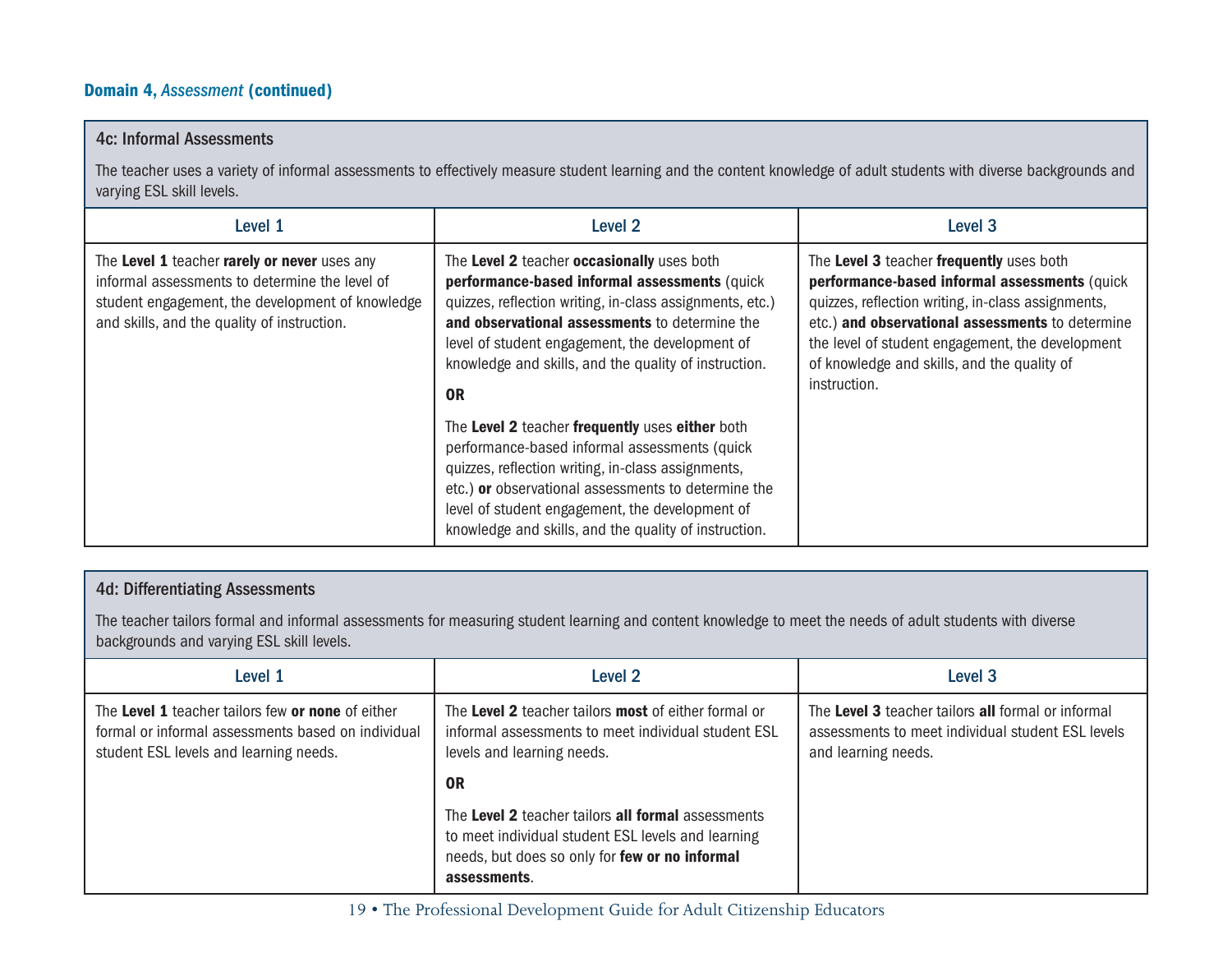#### Domain 4, *Assessment* (continued)

| <b>4e: Student Feedback</b>                                                                                      |                                                                                                                                                                                                                                 |                                                                                                                                       |
|------------------------------------------------------------------------------------------------------------------|---------------------------------------------------------------------------------------------------------------------------------------------------------------------------------------------------------------------------------|---------------------------------------------------------------------------------------------------------------------------------------|
| The teacher uses assessments to provide timely and meaningful feedback to students.                              |                                                                                                                                                                                                                                 |                                                                                                                                       |
| Level 1                                                                                                          | Level 2                                                                                                                                                                                                                         | Level 3                                                                                                                               |
| The Level 1 teacher rarely or never provides<br>students with feedback on any formal or informal<br>assessments. | The Level 2 teacher provides students with<br>constructive feedback on <b>most</b> formal and informal<br>assessments as quickly as possible.                                                                                   | The Level 3 teacher provides students with<br>constructive feedback on all formal and informal<br>assessments as quickly as possible. |
|                                                                                                                  | <b>OR</b>                                                                                                                                                                                                                       |                                                                                                                                       |
|                                                                                                                  | The Level 2 teacher provides students with<br>constructive feedback on either all formal<br>assessments or informal assessments, but not both.                                                                                  |                                                                                                                                       |
|                                                                                                                  | <b>OR</b>                                                                                                                                                                                                                       |                                                                                                                                       |
|                                                                                                                  | The Level 2 teacher provides students with<br>constructive feedback on all formal and informal<br>assessments, but it is not in a timely manner<br>that allows students to self-evaluate their learning<br>strengths and needs. |                                                                                                                                       |

#### 4f: Using Data

The teacher uses data from assessments to establish learning objectives and modify instruction.

| Level 1                                                                                                                                                                    | Level 2                                                                                                                                                                   | Level <sub>3</sub>                                                                                                                                                                      |
|----------------------------------------------------------------------------------------------------------------------------------------------------------------------------|---------------------------------------------------------------------------------------------------------------------------------------------------------------------------|-----------------------------------------------------------------------------------------------------------------------------------------------------------------------------------------|
| The Level 1 teacher does not use any data or<br><b>feedback</b> from formal or informal assessments to<br>create and adjust learning objectives and tailor<br>instruction. | The Level 2 teacher uses data from formal<br><b>assessments</b> to create and adjust learning objectives<br>and to tailor instruction to meet student needs.<br><b>OR</b> | The Level 3 teacher relies on data and feedback<br>from formal and informal assessments to create<br>and adjust learning objectives and to tailor<br>instruction to meet student needs. |
|                                                                                                                                                                            | The Level 2 teacher uses data or feedback from<br>informal assessments to create and adjust learning<br>objectives and to tailor instructions to meet student<br>needs.   |                                                                                                                                                                                         |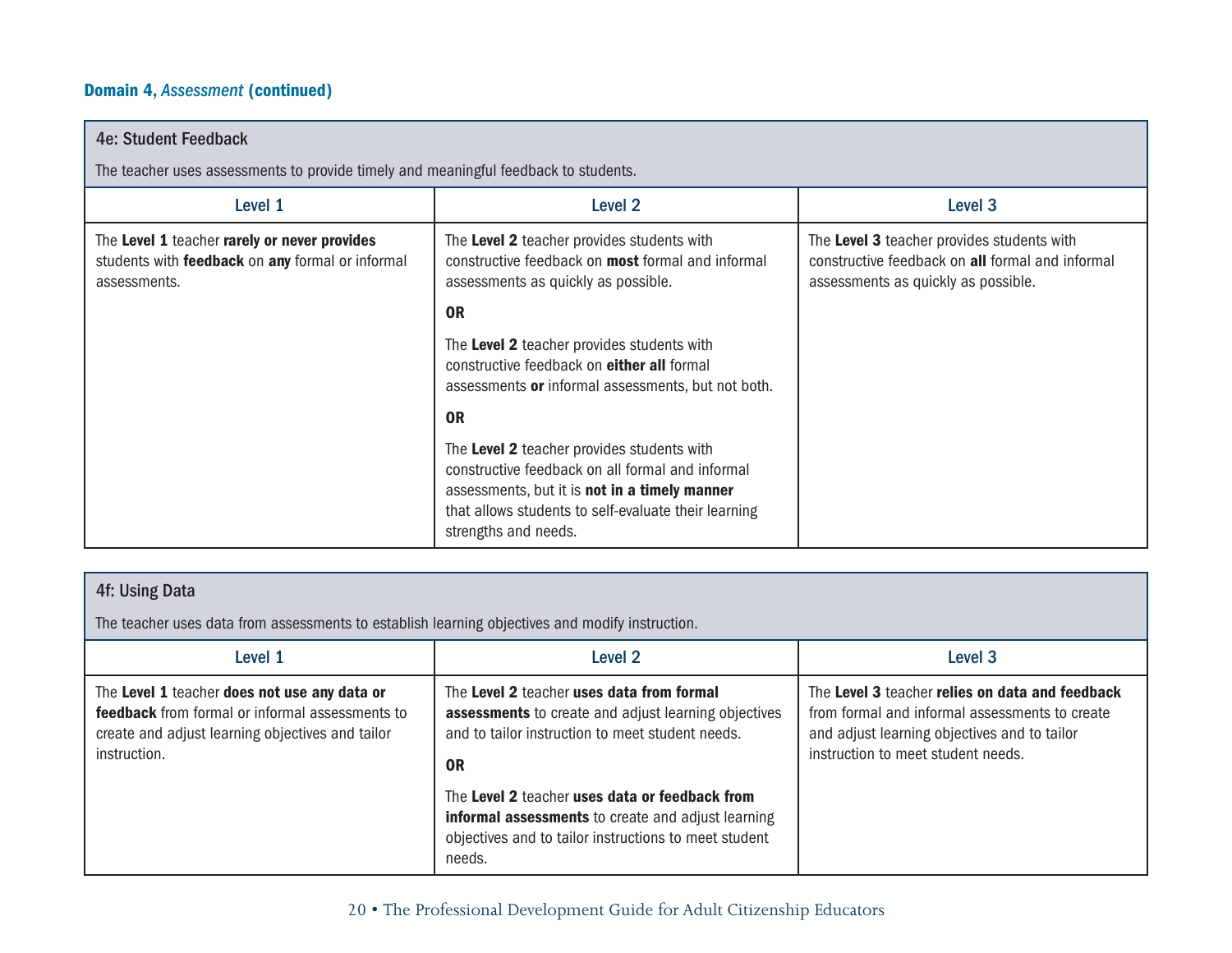#### Domain 5, *Learning Environment:*

The teacher creates a safe and respectful environment that promotes adult student learning.

| 5a: Safe Learning Environment                                                                                                                                                                                                                                                                                                                               |                                                                                                                                                                                                                                                                                                                                                               |                                                                                                                                                                                                                                                                                                                                                           |
|-------------------------------------------------------------------------------------------------------------------------------------------------------------------------------------------------------------------------------------------------------------------------------------------------------------------------------------------------------------|---------------------------------------------------------------------------------------------------------------------------------------------------------------------------------------------------------------------------------------------------------------------------------------------------------------------------------------------------------------|-----------------------------------------------------------------------------------------------------------------------------------------------------------------------------------------------------------------------------------------------------------------------------------------------------------------------------------------------------------|
| The teacher establishes a safe learning environment where adult students feel comfortable engaging with the instructor and each other.                                                                                                                                                                                                                      |                                                                                                                                                                                                                                                                                                                                                               |                                                                                                                                                                                                                                                                                                                                                           |
| Level 1                                                                                                                                                                                                                                                                                                                                                     | Level 2                                                                                                                                                                                                                                                                                                                                                       | Level 3                                                                                                                                                                                                                                                                                                                                                   |
| The Level 1 teacher struggles to engage with<br>students in a constructive dialogue about the<br>course content and the students' learning goals and<br>needs. Few students can easily transition to and<br>work effectively in cooperative learning activities.<br><b>Few</b> students feel comfortable asking questions to<br>the teacher and each other. | The Level 2 teacher effectively engages with most<br>students in a constructive dialogue about the course<br>content, and the students' learning goals and needs.<br>Most students can easily transition to and work<br>effectively in cooperative learning activities. Most<br>students feel comfortable asking questions to the<br>teachers and each other. | The Level 3 teacher effectively engages with all<br>students in a constructive dialogue about the<br>course content and the students' learning goals<br>and needs. All students can easily transition to and<br>work effectively in cooperative learning activities. All<br>students feel comfortable asking questions to the<br>teachers and each other. |

#### 5b: Learning and Diversity

The teacher creates an inclusive learning community that promotes and reflects diversity.

| Level 1                                                                                                                                                                                                                                                                                                                                                            | Level 2                                                                                                                                                                                                                                                                                                                                                                       | Level 3                                                                                                                                                                                                                                                                                                                                                          |
|--------------------------------------------------------------------------------------------------------------------------------------------------------------------------------------------------------------------------------------------------------------------------------------------------------------------------------------------------------------------|-------------------------------------------------------------------------------------------------------------------------------------------------------------------------------------------------------------------------------------------------------------------------------------------------------------------------------------------------------------------------------|------------------------------------------------------------------------------------------------------------------------------------------------------------------------------------------------------------------------------------------------------------------------------------------------------------------------------------------------------------------|
| The Level 1 teacher does not encourage students<br>to engage with the content and each other by<br>asking questions, engaging in dialogue, and making<br>connections with their knowledge and experiences<br>of their native countries. The <b>teacher does not use</b><br>resources that reflect the diversity of people and<br>perspectives in American society. | The Level 2 teacher occasionally encourages<br>students to engage with the content and each<br>other by asking questions, engaging in dialogue,<br>and making connections with their knowledge and<br>experiences of their native countries. The teacher also<br>uses resources that reflect the diversity of people and<br>perspectives in American society.                 | The Level 3 teacher frequently encourages<br>students to engage with the content and each<br>other by asking questions, engaging in dialogue,<br>and making connections with their knowledge and<br>experiences of their native countries. The teacher<br>regularly uses resources that reflect the diversity of<br>people and perspectives in American society. |
|                                                                                                                                                                                                                                                                                                                                                                    | 0 <sub>R</sub>                                                                                                                                                                                                                                                                                                                                                                |                                                                                                                                                                                                                                                                                                                                                                  |
|                                                                                                                                                                                                                                                                                                                                                                    | The Level 2 teacher frequently encourages students<br>to engage with the content and each other by<br>asking questions, engaging in dialogue, and making<br>connections with their knowledge and experiences<br>of their native countries. However, the teacher rarely<br><b>uses resources</b> that reflect the diversity of people and<br>perspectives in American society. |                                                                                                                                                                                                                                                                                                                                                                  |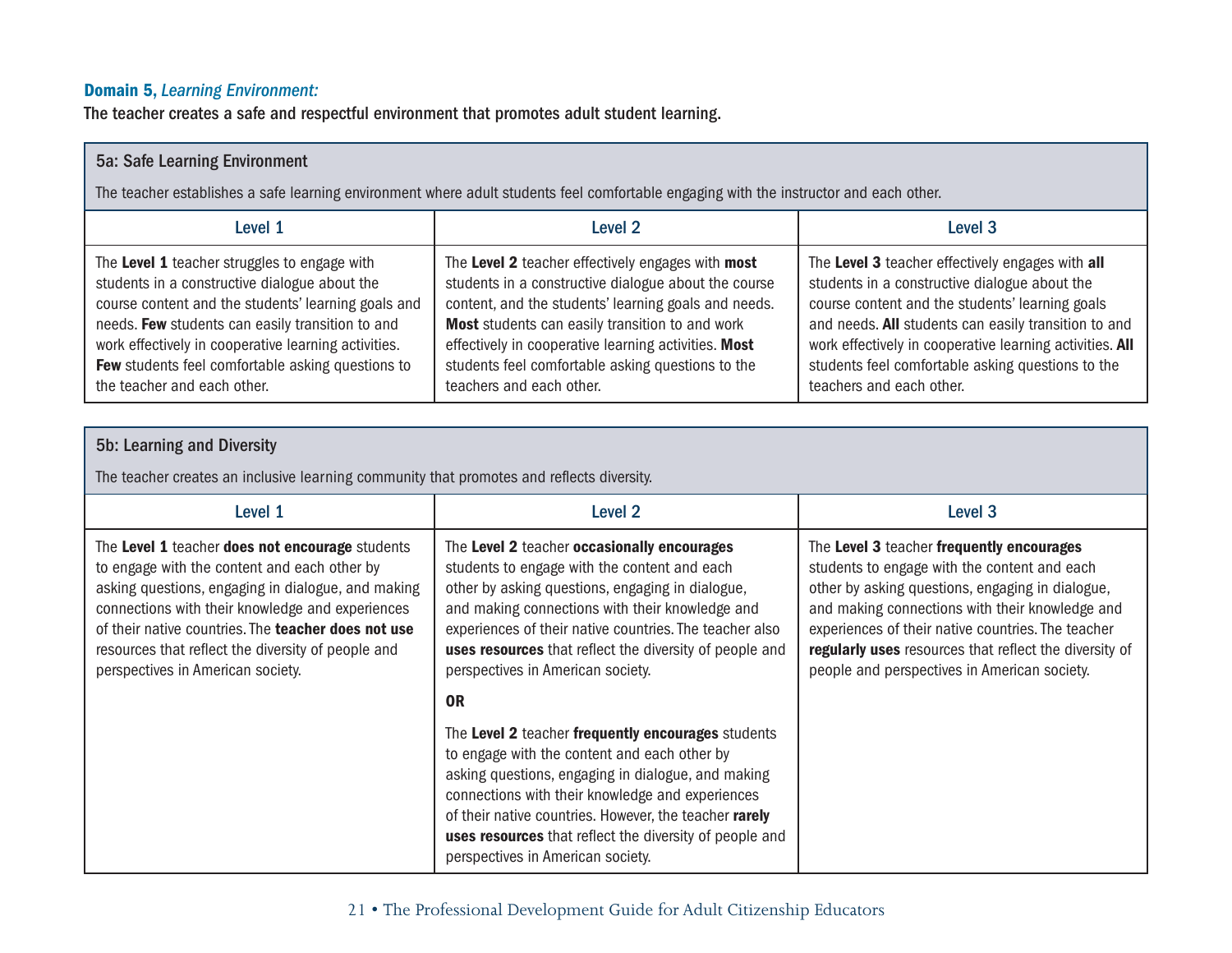### Domain 5, *Learning Environment* (continued)

| 5c: Optimizes Learning Time and Space                                                                                                                                                                                                 |                                                                                                                                                                                                                                                                                                                                                                                                                                                      |                                                                                                                                                                                                                  |
|---------------------------------------------------------------------------------------------------------------------------------------------------------------------------------------------------------------------------------------|------------------------------------------------------------------------------------------------------------------------------------------------------------------------------------------------------------------------------------------------------------------------------------------------------------------------------------------------------------------------------------------------------------------------------------------------------|------------------------------------------------------------------------------------------------------------------------------------------------------------------------------------------------------------------|
| The teacher maximizes instructional time and space to optimize learning.                                                                                                                                                              |                                                                                                                                                                                                                                                                                                                                                                                                                                                      |                                                                                                                                                                                                                  |
| Level 1                                                                                                                                                                                                                               | Level 2                                                                                                                                                                                                                                                                                                                                                                                                                                              | Level 3                                                                                                                                                                                                          |
| The Level 1 teacher struggles to engage students<br>in learning throughout the class meeting, and the<br>teacher does not use or explore the instructional<br>space beyond the traditional/established structure<br>of the classroom. | The Level 2 teacher engages students in learning<br>during <b>most of the class</b> meeting, and the teacher<br>creatively uses available space to engage students<br>with the course content and each other.<br><b>OR</b><br>The Level 2 teacher engages students in learning<br>throughout the entire class meeting, but the teacher<br>does not explore the instructional space beyond the<br>traditional/established structure of the classroom. | The Level 3 teacher engages students in learning<br>throughout the entire class meeting, and the<br>teacher creatively uses the available space to<br>engage students with the course content and each<br>other. |
|                                                                                                                                                                                                                                       | 0 <sub>R</sub>                                                                                                                                                                                                                                                                                                                                                                                                                                       |                                                                                                                                                                                                                  |
|                                                                                                                                                                                                                                       | The Level 2 teacher engages students during<br>most of class meeting, and the teacher explores<br>the instructional space beyond the traditional/<br>established structure of the classroom.                                                                                                                                                                                                                                                         |                                                                                                                                                                                                                  |